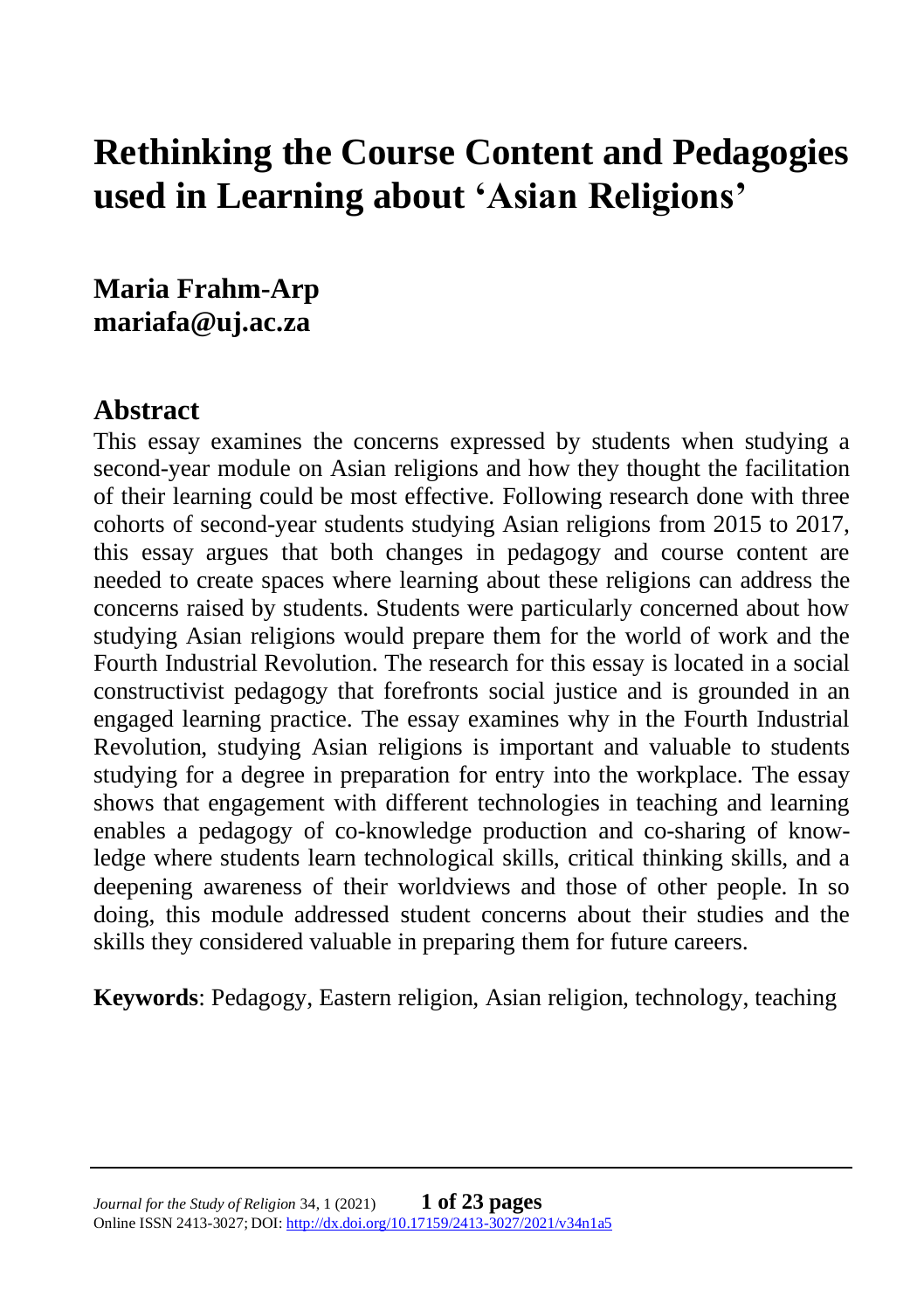# **Introduction**

As we move into the Fourth Industrial Revolution (4IR), the study of 'Eastern/Asian religions' can play a critical role in any Bachelor of Arts degree. It can do so by preparing students in a unique way for the emerging world of work in which the worldviews and cultures of different religions/philosophies/meaning-making systems practiced in various Asian countries will dominate the economic and political landscape of the future. In her book, *Anthro-Vision*, the Financial Times writer, Gillian Tett (2021:1-10) argues that as much as we need Artificial Intelligence in business, we also need a better understanding of how people make meaning of the world. She cites the phenomenon of KitKat sales in Japan (Tett n.d.). Kitkat sales grew rapidly over the past five years, and none of the data could explain why. When an anthropological study was done, it was discovered that Japanese students were using KitKat in prayer rituals before exams as offerings to Shinto gods, asking for their blessing on favorable exam outcomes. This one example illustrates the point that in the 4IR, an understanding of societies and people making meaning of their world is as important as understanding new technological innovations.

This essay is based on research funded by a larger Department of Higher Education (DHET) research project into technology and learning in higher education. The findings focus on research done with three cohorts of students studying Eastern/Asian religions in 2015, 2016, and 2017 at a South African university, during the #FEESMUSTFALL movement. The central research question was, 'What do students want to learn when taking a module in Asian religions, and how can this be facilitated using technology?' This question was motivated by three issues: The first being the decline in students choosing to take religion Studies as a course within their B.A. degree and, therefore, the decline in students studying Eastern/Asian religions; the second was one of the fundamental demands of the #FEESMUSTFALL movement in which students wanted to be consulted when determining what they were studying and the skills they were learning; the third was how a module exploring Eastern/Asian religions could equip students with technological and critical skills and knowledge that would be useful in the future world of work. To address these issues, 'practical and epistemological ruptures', as the decolonial scholar, Aina (2010:21) puts it, are needed, and examined in this essay.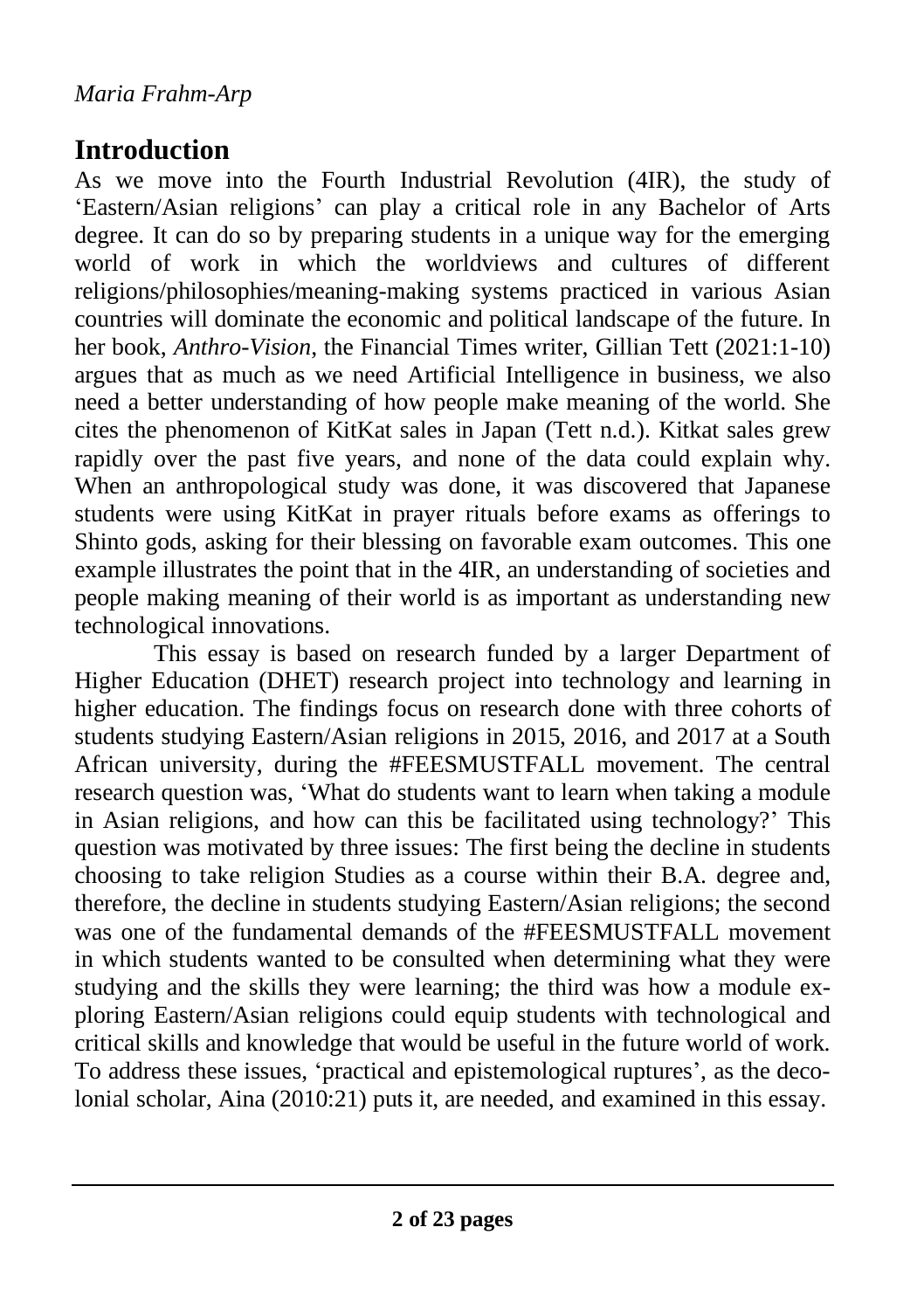Before discussing the research findings, I begin with an overview of the methodology used and then discuss the tricky terms of 'Asian' or 'Eastern' and 'religion'. Having clarified how these terms are used in the essay, I outline the key concerns raised by students and show how these were addressed by reimaging the pedagogies and course content used in the teaching of 'Eastern/Asian religions'. Finally, I reflect on the lessons learned from the pedagogical shifts and changes in module content that I implemented from 2015 to 2017.

## **Methodology Used**

The research for this essay was done from 2015 to 2017 during the #FEESMUSTFALL movement, when I taught a course, officially called 'Eastern religions' to three cohorts of second-year students. My research question was, 'What do students want to learn when taking a module on Asian religions, and how can this be facilitated through an innovative use of technology?' The inclusion of technology was of particular interest for me, and it also was a requirement of the DHET funding, which examined innovative technology uses in teaching and learning. A move to rethinking praxis and pedagogy in teaching theology in South Africa is highlighted in work done by Denny and Wepener (2021). It shows that in the intercultural context of South Africa, the teaching of religions/theology needs to be as interactive, socially just, and as inclusive as possible.

The theoretical framework of this research was grounded in the intersection of three pedagogical approaches: Social constructivism, engaged learning, and social justice. First, the social constructivist pedagogy is discussed in which learners are understood as co-producers of knowledge. The report of Bransford, Brown, and Cocking (2000) offers a good overview of the philosophy of social constructivism and the research that demonstrates its effectiveness. It is an approach that values and hears student questions and ideas. Primary sources and materials are engaged to experience and explore concepts. The classroom is a space of dialogue and engagement where students and educator create knowledge together – knowledge that is understood as socially constructed and therefore, ever-changing. This learning approach reflects my research: Grounded in social constructivism, it argues that we construct our religious practices, understandings, and beliefs through social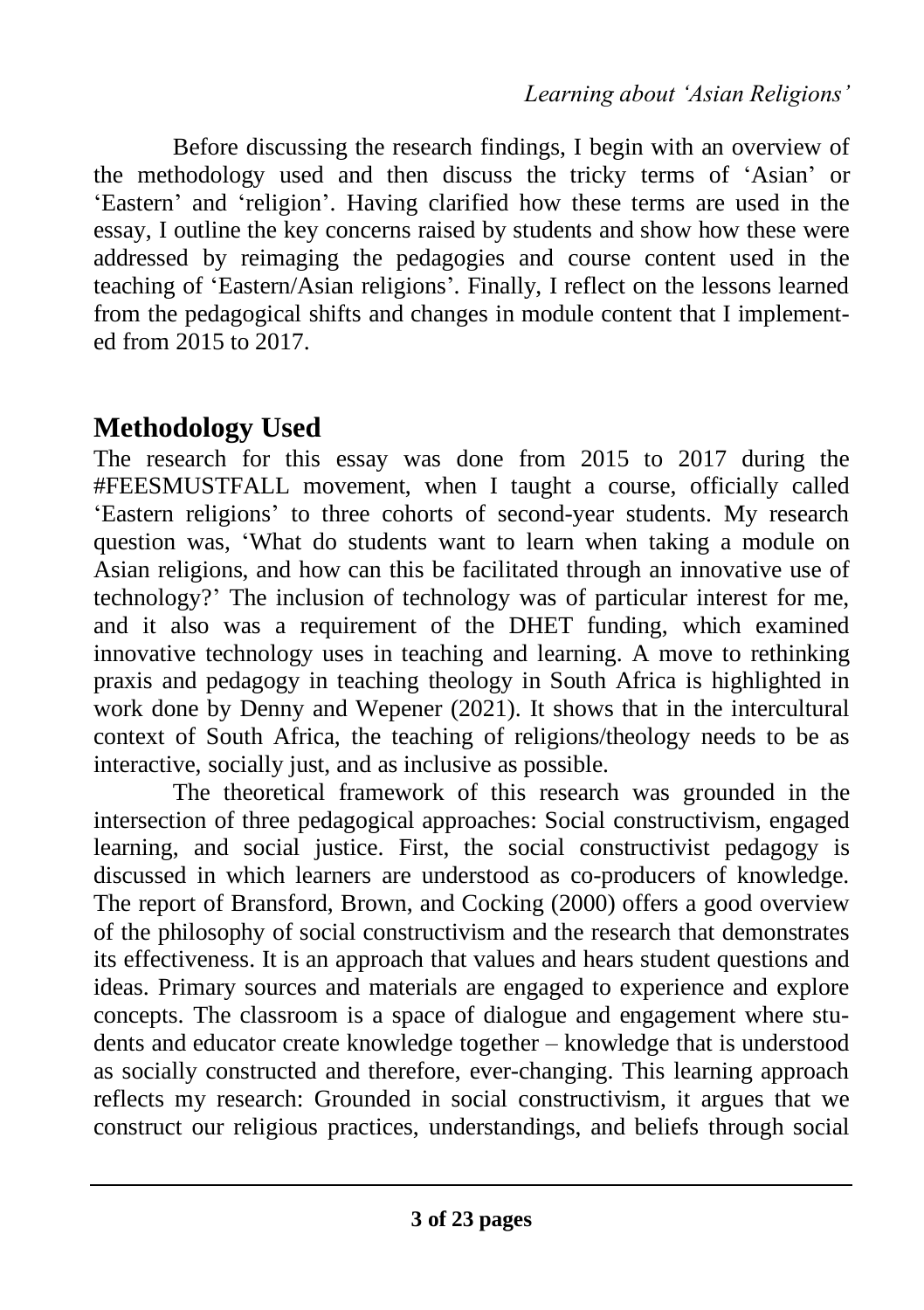engagement and meaning-making. In this philosophy, students have a say in what is taught, while assessment is primarily formative and continuous, including and valuing student views, ideas, and observations. Social constructivism suggests that we create learning environments that have three particular elements: First, a dialogical space in which knowledge is coconstructed through an engagement with others; second, specific activities that help the development and construction of knowledge used; and third, knowledge artifacts, such as podcasts or short videos. Closely linked to social constructivism is an experiential and engaged learning pedagogy (Kolb 1984) in which students are actively involved in the learning process and not passive recipients of knowledge. The approach focuses on meeting students where they are at, and building on the knowledge they already have, and bring them into the learning experience (Krause 2005; Kuh, Kinzie, Cruce, Shoup, & Gonyea 2007; Wolf-Wendel, Ward, & Kinzie 2009:471). Finally, I believe that social constructivism must be linked to a social justice pedagogy (cf. Freire 1970) that foregrounds students' situatedness, ensuring that everyone has equal access to learning. In the South Africa context, this must also foreground the different levels of under-preparedness with which students enter South African universities (Lederman 2006).

The DHET grant was for a five million Rand project to be run over five years and included researchers from five different South African universities. The funding for my portion of the research project meant that in 2015 and 2016, at the beginning of the year, every student in my second-year Religion Studies class<sup>1</sup> received a tablet with a stand and detachable keyboard that they did not need to return. I had never taught a class where every student had a device on which they could type their assignments, use the internet, make videos, e-mail, and connect easily to the university learning management system. It was exciting for the students and for me, and enabled me to radically rethink how learning about the worldviews of communities in Asian countries could be engaged. In 2017, the students were not given tablets. However, they all had smartphones or laptops, which meant that minor changes to how technology was used, needed to be implemented, ensuring that the module could be taught similarly in 2017.

<sup>1</sup> In 2015, there were 48 students in this cohort, and in the 2016 cohort, there were 53 students. In 2017, there were 56 students in the cohort.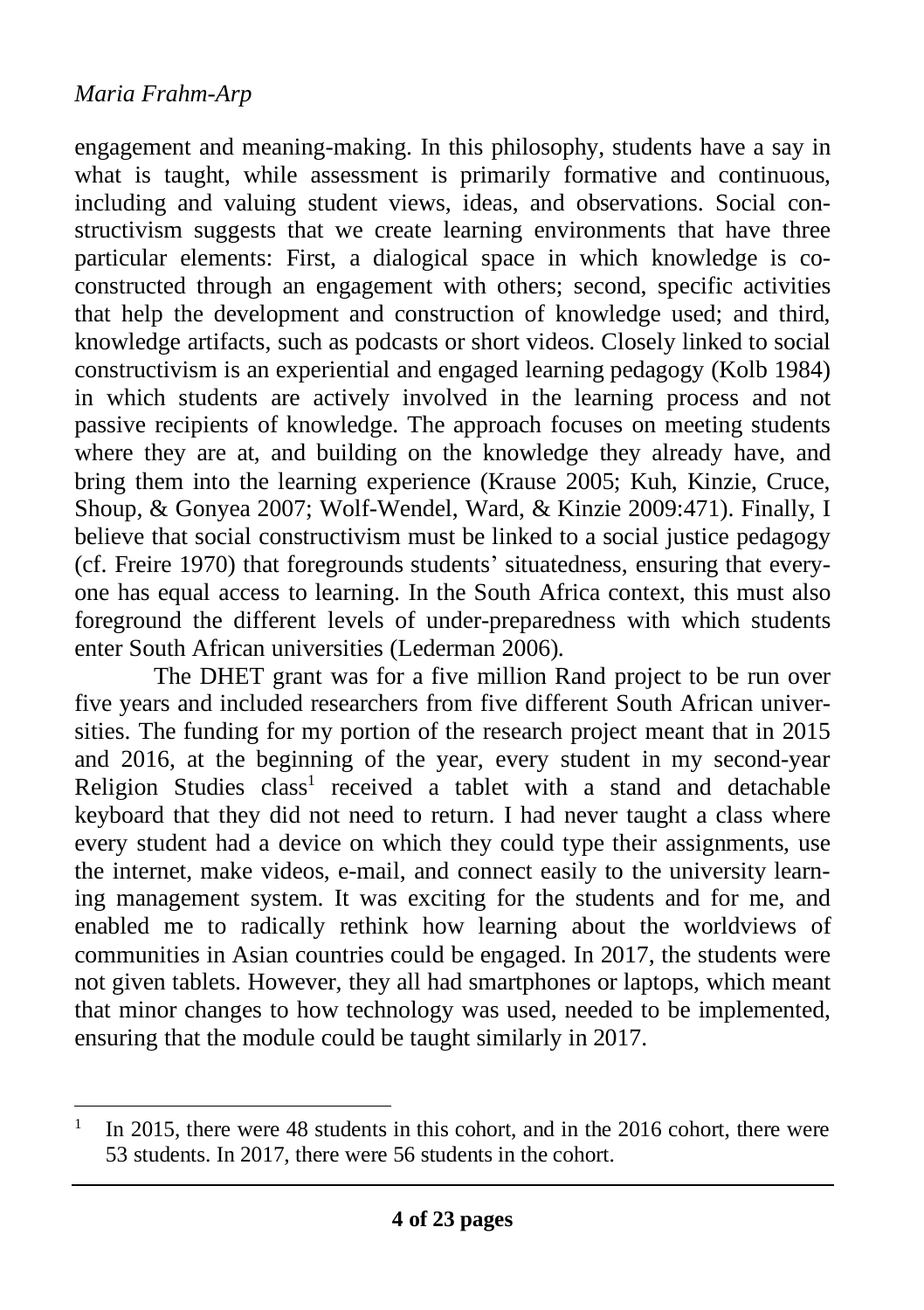At the beginning of each year, I asked students what they expected from the module by requesting them to anonymously complete a questionnaire, asking questions such as:

- In what ways do you like learning?
- What learning activities have been most successful for you?
- What do you think you should be learning at university to prepare you for the world of work?
- What interests you in your study of Eastern religions?
- What do you want to learn about in this module?
- What support do you need in order to succeed in your learning?
- What technological skills do you think you should learn during your B.A. degree?

From the written feedback in the form of open-ended questions, five key issues emerged each year. The issues were not consistently ranked in the same order of importance each year, but these issues were raised by more than half of the class each year. First was a concern about the value of what they were learning in the Eastern religions course and its relevance to the world of work. Second, students said they found it interesting to study religions but wanted to know more about the contemporary lived realities of these religions and not about the historical background of religions. Third, students questioned the relevance of learning to write an essay, as a student in the 2016 cohort asked, 'What value is an essay? You aren't ever going to write an essay at work'. The fourth issue raised by students was a desire for educators to consult with them about what they wanted to learn rather than being given a prescribed curriculum by a professor. The fifth issue was that students were anxious about the technological skills which they were learning in doing a B.A. degree. They felt that they were not getting exposure to technological skills, which would disadvantage them when looking for a job. Almost all students said that they needed to have their own devices such as laptops to fully engage in the learning process.

I refined the activities and style of teaching I had planned for each year in response to the feedback from the students. At the end of each module, I asked students to evaluate the module, again remaining anonymous and reflecting on how the module addressed the key issues which they had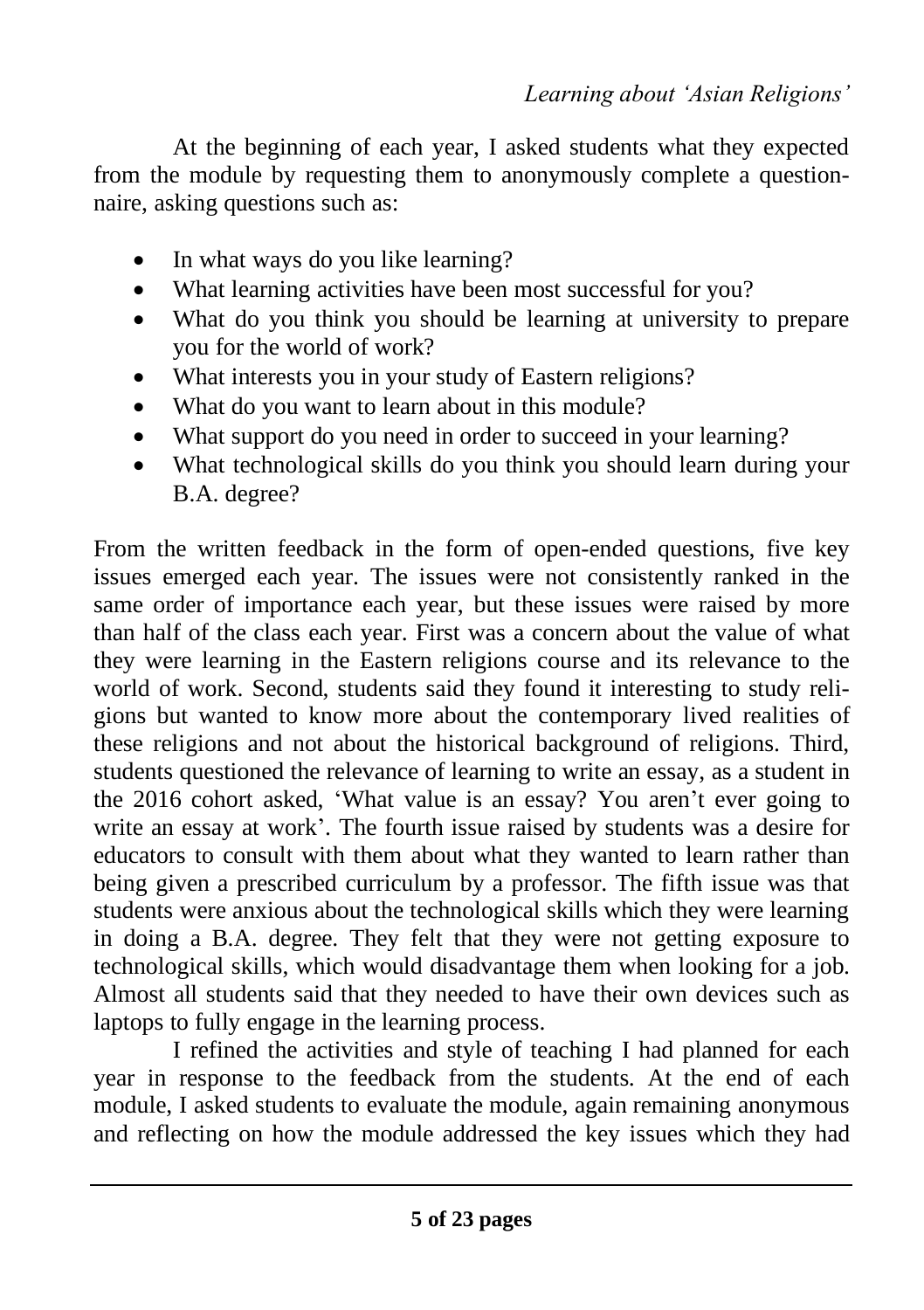raised at the beginning of the module. I used thematic analysis to analyze their written responses to determine themes, trends, topics, and important issues. Over the three years, I redesigned the course material for this module and the pedagogies that I used to facilitate the students' learning experience. Below I describe the new teaching and learning practices with which I engaged and the revised course content which I covered with the classes. Before I explain the reimagined module, I need to clarify how I understand and use the terms 'religion', 'Eastern', 'Asian', and 'Asian religions'.

### **Terms and Definitions**

The first challenge we encountered is the very idea of 'religion'. Most scholars agree that the term is problematic. Rudolf Otto (1923) argues that religions are an experience of the 'holy'. Building on Otto, Mircea Eliade (1963) discusses the division between the sacred and the profane, arguing that religions are an experience of the sacred grounded in myths. Ninian Smart (1960) argues that Otto's definition is too limited, as Buddhism did not engage with the idea of the holy/sacred and so argued that religions could be either an experience of the numinous or the mystical. Religions have also been understood as philosophical or ethical systems. These approaches are problematic because they try to find a universal harmony across multiple knowledge systems from a Western Judaea-Christian perspective. What these systems have in common is that they are all in some way trying to address questions of how we view the world (Alberts 2010). In this essay, religions are understood as systems that people use to make meaning of the world and live in accordance with a coherent worldview (*Weltanschauung*), often expressed in social practices, rituals, and moral codes. Religions are meaning-making systems that differ in focus and tenure, but generally help people to make sense of the human condition, including evil and suffering. Some of the systems engage with the holy and divine, while others are philosophical systems that guide personal and societal behavior. These systems are not static but are continually shaped and reshaped by time, place, community, and history. As such, they are socially constructed and not 'objective', as they often appear to adherents. These systems construct the worldview of the adherents, who in turn influence the form, practice, and knowledge system of a religion.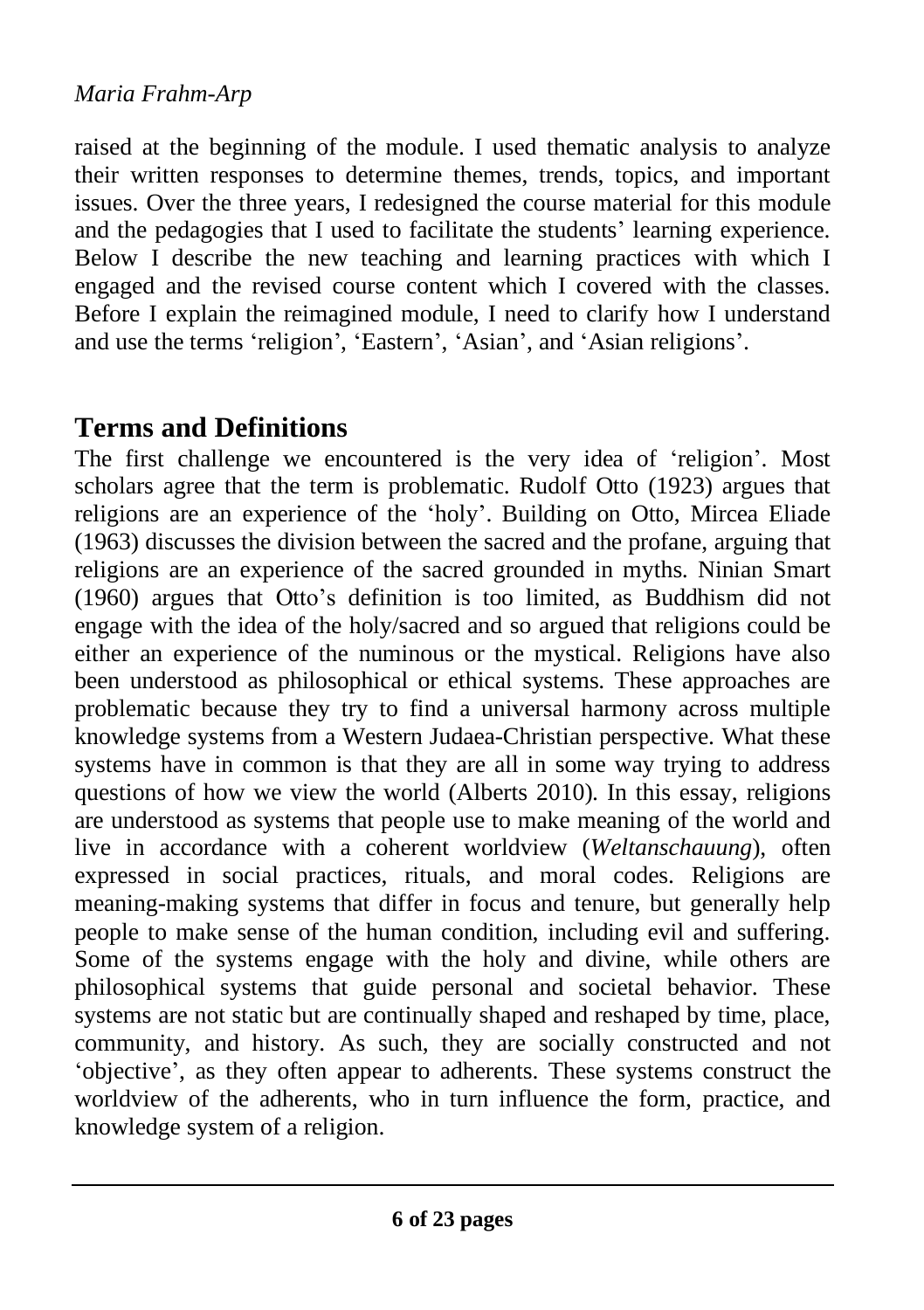The terms 'Eastern' or 'Asian', with reference to religion, are equally problematic as they try to proffer a coherent system in which there is a degree of harmony or sameness. In recent times, trying to create unity among societies that have geographical proximity, has proven to be essentially meaningless, as many cultures, for example, on the Asian subcontinent, have little or nothing in common, except a geographical closeness to one another and a geographical distance from Europe and North America. A similar phenomenon is true in Africa. The work of decolonial scholars in Africa, Asia, and Latin America addresses this and other questions of taxonomies and classification (Mignolo 2007; Grosfoguel 2013; Mkhize 2017; Tayob 2018). I refer in this essay to 'Asian religions', aware of the fact that the term is problematic and that it denotes a variety of meaning-making social systems practiced in the geographical region of the Asian subcontinent and the Asian diaspora. The term 'Asian' is preferable to 'Eastern' as it denotes a geographical space rather than being the opposite of 'Western' with all the implied colonial and global north bias of this term's use in 'othering is "foreign"'.

This brings us to the question of who is doing the studying and who is being studied. Teaching Asian religions in South Africa has often been challenging because there are relatively few practitioners, followers, or adherents to various forms of Buddhism, Jainism, Confucianism, Taoism, and the multitude of religious systems, being referred to collectively as Hinduism. These different meaning-making systems have generally been studied as the 'other' and from an academic perspective with little engagement with practitioners, followers, believers, or adherents. I have deliberately not used the terms 'faith' and 'believer', as these 'foreground disembodied beliefs and creeds too much' (Fort 2006:157). Like Fort, I prefer the terms 'practitioner' or 'adherent' to 'believer' and 'follower', as it 'puts the emphasis more appropriately on actions in a cultural and historical context, though of course belief and practice are related' (Fort 2006:157). Overall, I speak of 'academics' and 'adherents', not to create binary opposites but to denote locations from which people engage with different religions, fully aware that there are times where the lines between the two positions are blurred. With 'academic', I mean 'a sympathetic but historical-critical academic study, not an adherent's attempt to describe truth' (Fort 2006:159).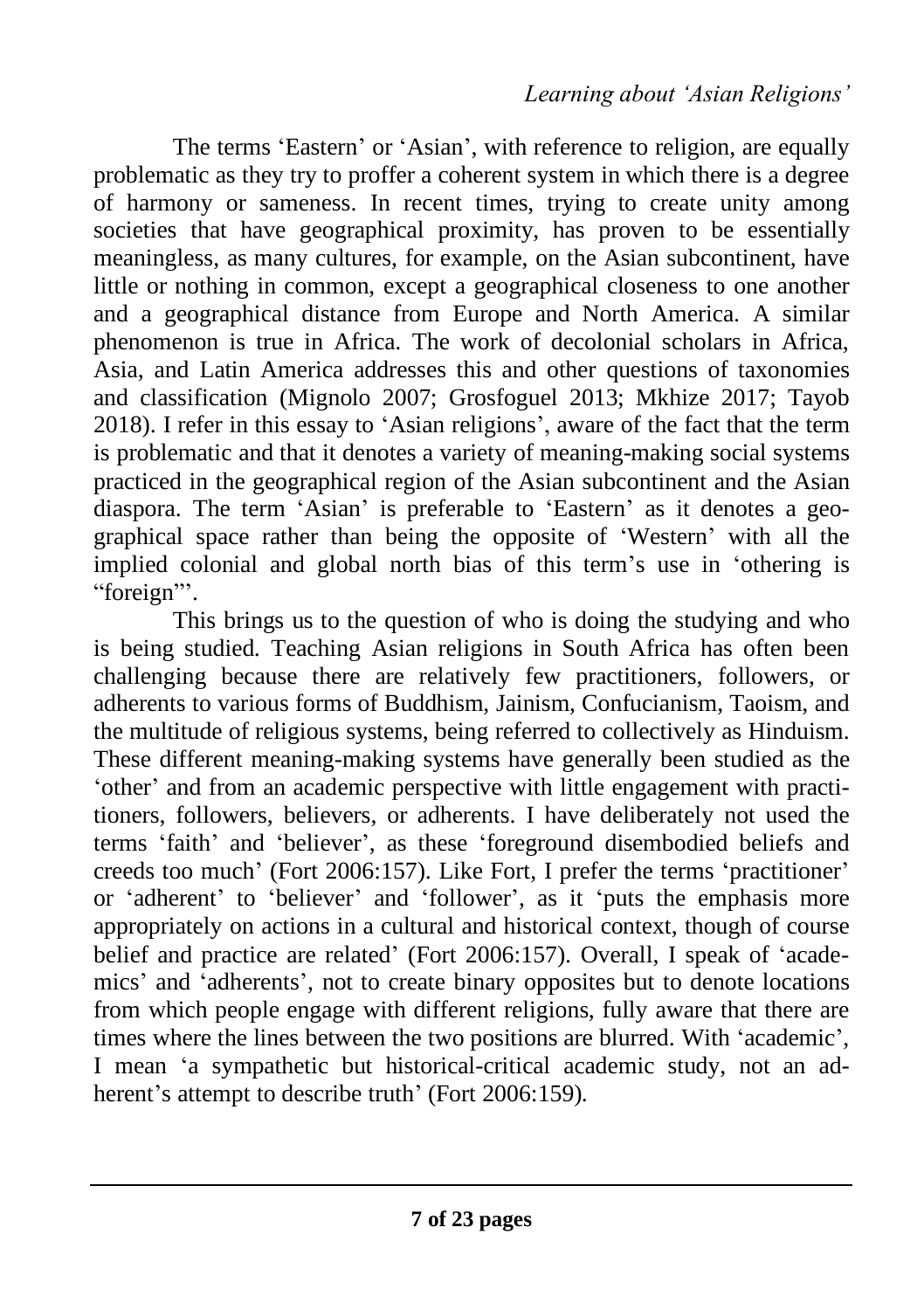### **How Asian Religions were Taught**

In order to locate the students' comments about what they wanted to learn, it is useful to review how Eastern religions, as they are called, were taught in South African universities. During the early 1980s, most universities, due to the apartheid system, had largely homogenous lecture halls where students spoke the same language, came from the same racial group, and often had a similar cultural and religious background. In this context, religions were taught from a confessional approach in which students were educated in 'their' religion and learned about 'other religions'. In the late 1980s, this began to change as many universities became heterogeneous, including students from various racial backgrounds. The study of religion moved to a non-confessional approach, where students learned about different religions. The focus was not to educated students in one religion<sup>2</sup>. In South Africa, John de Gruchy as well as Martin Prozesky (2019:114-141), among others, were influential in shaping Religious Studies as a discipline within South African universities. Two books by De Gruchy and Prozesky (De Gruchy & Prozesky 1991; Prozesky & De Gruchy 1995) on religions of South(ern) Africa were instrumental in moving the study of world religions away from a confessional to a non-confessional approach in South Africa. As South Africa moved into a new democracy, the curriculum of religious studies in schools also changed (Chidester 2003), as Christianity no longer dominated the curriculum.

In the study of Asian religions, Buddhism was studied from an academic perspective focusing mainly on Buddhist philosophy and phenomenology, using sacred texts. Rob Nairn (2001) did some critical academic work on Buddhism, writing as a Buddhist insider, focusing primarily on Buddhism as a system of meditation. Within Hinduism studies in South Africa, as in India itself, there was a lamentable absence of scholarship (cf. Fort 2006; Sen 2021). As in other parts of the world (cf. Fuller 2010:42), the teaching of Hinduism in South Africa focused primarily on an ancient past Hinduism and gave far less attention to modern Hinduism and Hinduism in the diaspora.

In the 1990s, particularly in the English and more liberal universities, the study of world religions in South Africa focused on the study of different religions such as African Traditional Religions, Hinduism, Buddhism, and

<sup>&</sup>lt;sup>2</sup> For more detail on the difference between education into religion, education about religion, and religion, see Schreiner (2005:3 quoted in Alberts 2010).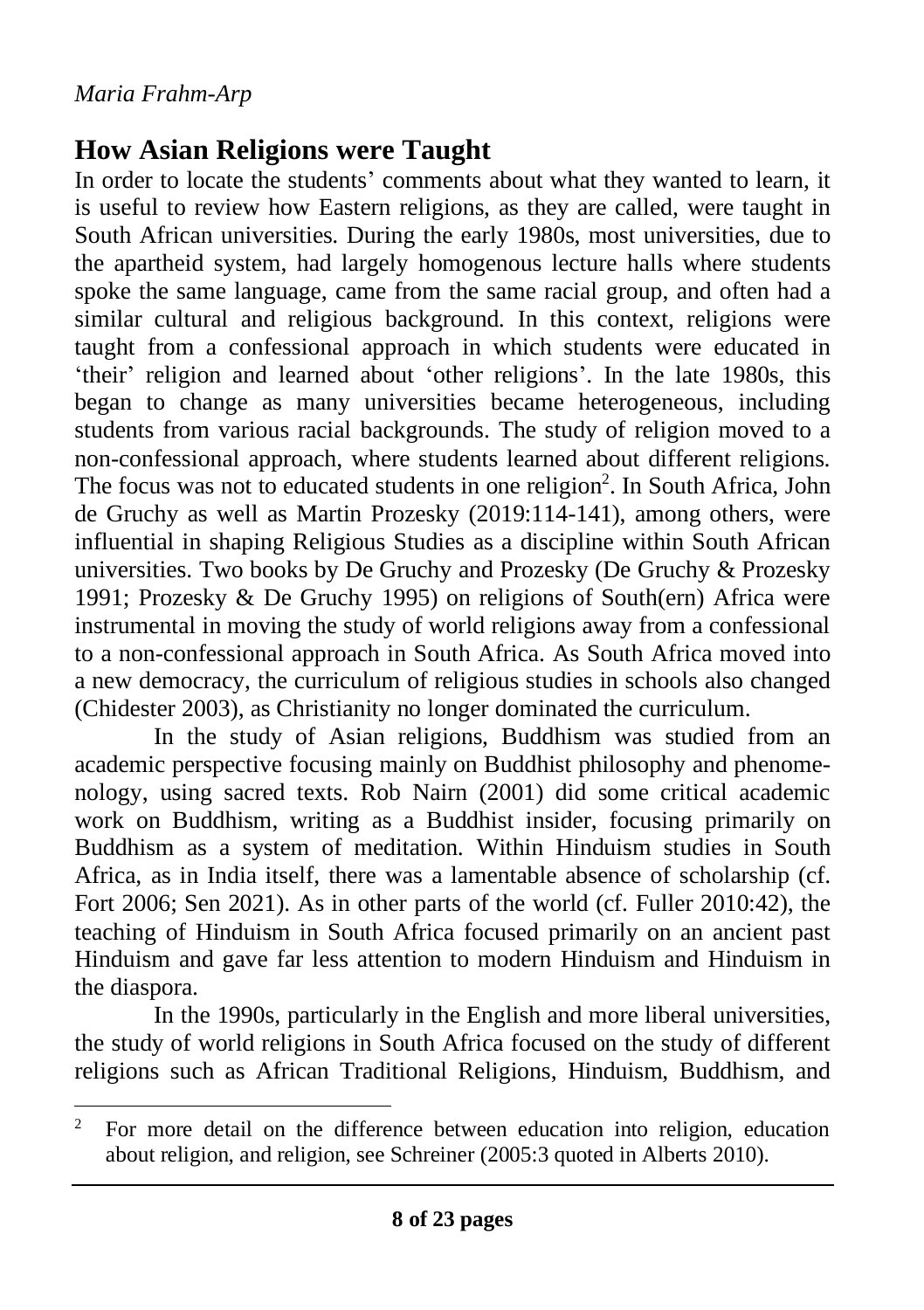Judaism, among others, from a largely philosophical and phenomenological approach, grounded in a historical overview of the different religions and their sacred texts. In the mid-2000s, after several Departments of Religion/ Religious Studies were closed down, different universities began to focus more on the sociology of religion. At the University of Cape Town, David Chidester was central to foregrounding religion as a sociological phenomenon, emphasizing the relationship between religion and culture. At the beginning of the 2020s, the study of religion was more focused on critical theories, terms, and sociological questions to compare religions and explore questions as diverse as rituals, secularism, and ethics. Attention was given to issues such as politics, gender, and development concerning religion, but there was still a limited engagement with the voice of contemporary adherents, and on the whole, little anthropological work was done.

## **Rethinking the Pedagogy, Module Content, and Skills Learned**

From the questionnaires, which I asked students to complete at the beginning of their module on Eastern religions – as it was called at the university where I taught the subject – five particular concerns emerged each year. The first was that students wanted to learn key technological competencies in engaging with social media and its information and using various technologies as a medium to share ideas. Second, students want lectures to be more engaging, and they did not just want to be passive consumers of knowledge. Linked to this, was the third concern that students raised: They wanted a say in what they were learning. The fourth concern was that they wanted to learn about the actual lived practice of religions according to those who followed a particular meaning-making system. Finally, students wanted their studies to help them to think about and understand the world, assisting them in developing a sense of self. This section explains how I addressed these issues by redesigning the module content, and the technologies used in the learning process.

A key concern of the students was to learn how to use contemporary technologies better. Nevertheless, the learning of technology needed to be grounded in a social justice pedagogy (Adams 2007; Mayhew & Fernández 2007; McArthur 2010) to ensure that all students had equal access to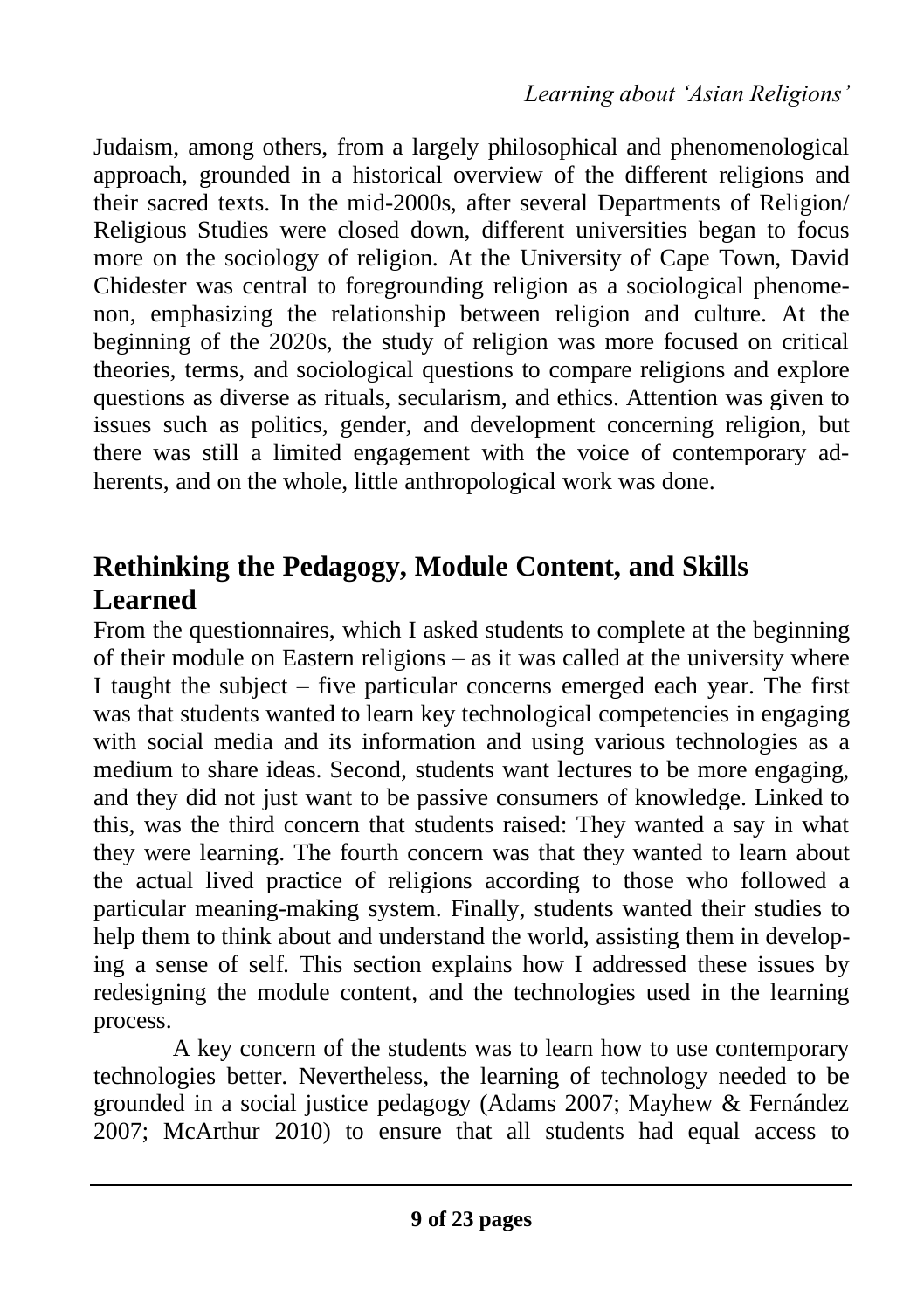learning. In 2015 and 2016, when all students were given devices because of the DHET funded research of which I was a part, access to actual devices was equal. What students needed was training in how to use technology and to develop a healthy emotional relation to technology. This included confidence in using technology, not feeling alienated because of technology, or feeling overwhelmed by technology (cf. Galanek, Gierdowski, & Brooks 2018). With this in mind, a part of the redesigned module required students to attend tutorial classes where they would learn how to use their devices effectively. These tutorials used a scaffolding approach to skills and knowledge, moving from an elementary first tutorial – a 'beginners guide to using your device' – to the last tutorial, focusing on editing the two-minute videos that students had been requested to make. Students joined the tutorials that addressed the knowledge or skills gap(s) which they had self-identified. Some of the tutorials were led by staff from our technology transfer division, while others were led by students from the class who had a thorough understanding of technology, thus including students in the sharing of skills and knowledge acquisition. These tutorials were over and above the tutorials that focused on the course content of the module.

Students wanted their learning about religions or worldviews to be a dynamic engagement with real-life experiences and practices of adherents. They wanted to engage with what they called 'the real religion and what people do'. A pedagogy of social constructivism in which the learners and the coordinator of learning both co-construct knowledge, enabled this to occur, as Roux unpacks it in her 2007 article (Roux 2007). The module moved away from a historical overview of religions practiced in Asian countries and their sacred texts, to facilitate this. The module therefore problematized the notion of Asian religions and the neat classifications of 'Hinduism', 'Buddhism', 'Confucianism', and 'Taoism', and how various meaning-making systems in Asia and its diaspora are practiced. This was done by asking students to go online, find, and follow a religious leader or spiritual group who was active on a social media platform that practiced a religion that could be broadly classified as Hinduism, Buddhism, Confucianism, or Taoism. In this way, primary sources, a key element in the social constructivist pedagogy, enabled students to become producers, not just consumers of knowledge. Over a period of five weeks in tutorial groups, the students discussed what they were learning about these groups. In preparation for these tutorial discussions, students had to write a 300-word reflection on the online activities, programs,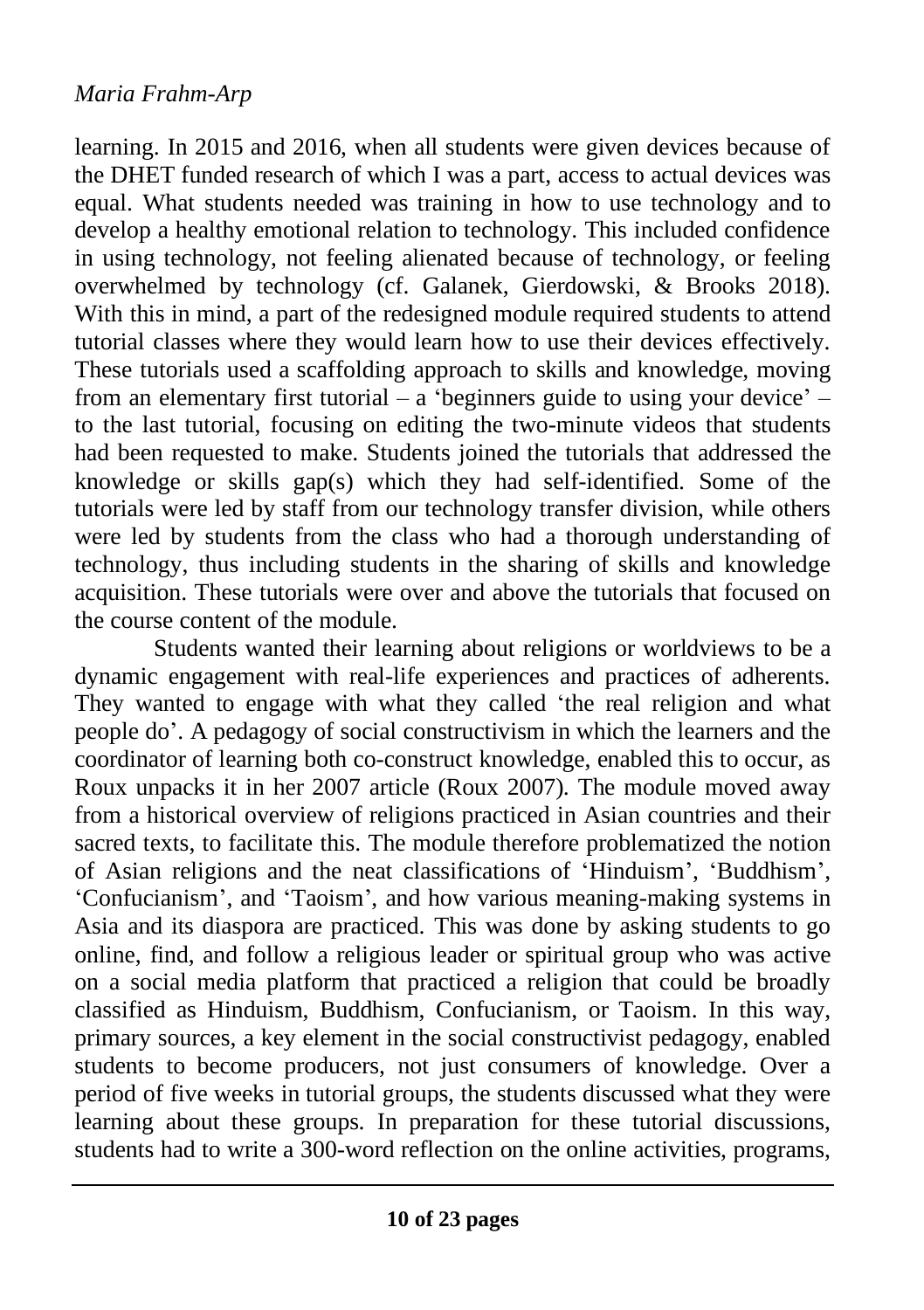discussion, comments, posting, videos, or memes (also known as knowledge artifacts in the social constructivist literature) that were shared on the social media site which they were following. In the small tutorial groups, students shared their observations. These discussions were guided by critical theories or terms used in comparative religion studies (cf. e.g., Chidester 2018b; Taylor 1998). Terms such as 'belief', 'body', 'materiality', 'time', and 'performance' were discussed. The paradigm shift in using these theories was to help students to see religions as embodied and not just ideas and practices (Strijdom 2018:163). Simultaneously, the challenge was to help students to become critical of the value of Western-centric theories such as pollution, resistance, and hegemony, which were developed by scholars such as Douglas, Foucault, Gramsci, and Lefebvre, in the study of Asian religions. This dialogical space created an environment of co-production of knowledge and knowledge sharing as we all learned new insights into the contemporary practices of different religious groups. This exercise also engaged with key ideas in anthropology, exploring how to listen to what people said and did not say about their religious practice.

An essential skill that students learned in this process was how to engage with social media and the big data available on these various platforms and research these spaces as sources of information. Critically engaging with information on social media, is an essential skill in the contemporary world, but has been largely neglected in undergraduate teaching. More than 80 percent of the 2015, 2016, and 2017 cohorts reported that they have found this social media exercise relevant. Students admitted that their go-to place when researching a topic was often social media, and they felt they had learned skills to critically assess social media information. One of my 2017 students said, 'My sister works for an ad company, and she is always looking at social media to see what are trends, etc. She was so jealous about my course and social media learning, and she wished she had learned this while she was studying'. This approach addressed the desires that students raised to learn skills which are relevant to the world of work, the use of technology, and how religions are being practiced in the world today.

At the end of the term, students were asked to take their five reflections on the religious group or leader whom they were following, which had been assessed as formative exercises, and in an essay, critically assess what they had learned about a particular world religion and how it is discussed in academic literature. This essay brought the work done in the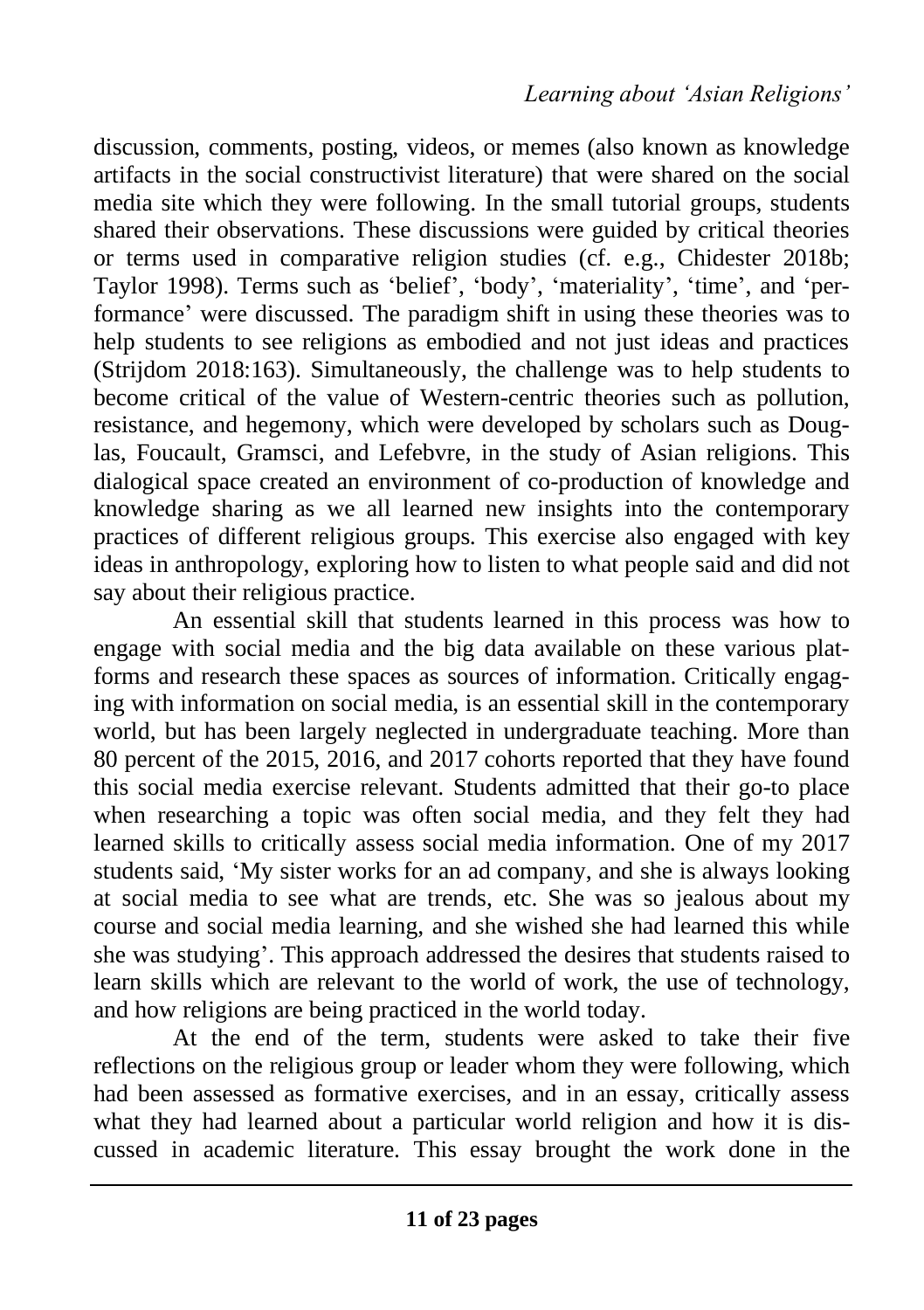tutorials together. It helped students to critically engage with the data which they found on social media and academic literature on the study of religions.

Depending on the religion that students were following, they were also put into groups of four and asked to make a two-minute video, explaining key concepts within Hinduism, Buddhism, Confucianism, or Taoism. These videos were played during a lecture and then discussed with the class. In doing so, the students' concern that they wanted a say in what they learned, was addressed. Students had been given training on making these videos, and because they had devices, they were all able to make these videos in groups. For the 2017 cohort, it was a bit more complicated, but on a smartphone, videos could still be made and edited. The students loved these exercises and reported that they had learned a valuable skill at the end of the module and had fun making the videos. One 2016 student wrote in the feedback: 'I learned the most about a religion when I made the videos'. The student engagement in the class discussions following these videos was the best I have ever encountered in lectures. Students asked their colleagues to explain why particular images or music was used. What new insights did they get from making this video? Why did they make it as they did? The videos were uploaded onto the student learning management system, allowing students to refer back to the videos when preparing for exams. In this process, the students' desire to determine their learning process and what they learned was enabled. The two-minute videos offered another opportunity to learn technological skills that they would use in the world of work and focus on expressing critical thinking skills in a medium other than an essay. This picks up on critical research done by Cekiso (2011), showing how students in South Africa are learning in different ways and how modes of learning and assessment need to cater to these multiple learning styles.

### **Addressing the Students' Concern about the Value of Learning about Worldviews Adhered to in Asian Countries**

The overriding concern of students studying Eastern religion was about the value of the course. Below I will outline the value that the students and I have developed during the three years of this project. The first is that we live in an ever-shrinking global network of connections. What happens in China, affects the lives of citizens in South Africa. The study of different religions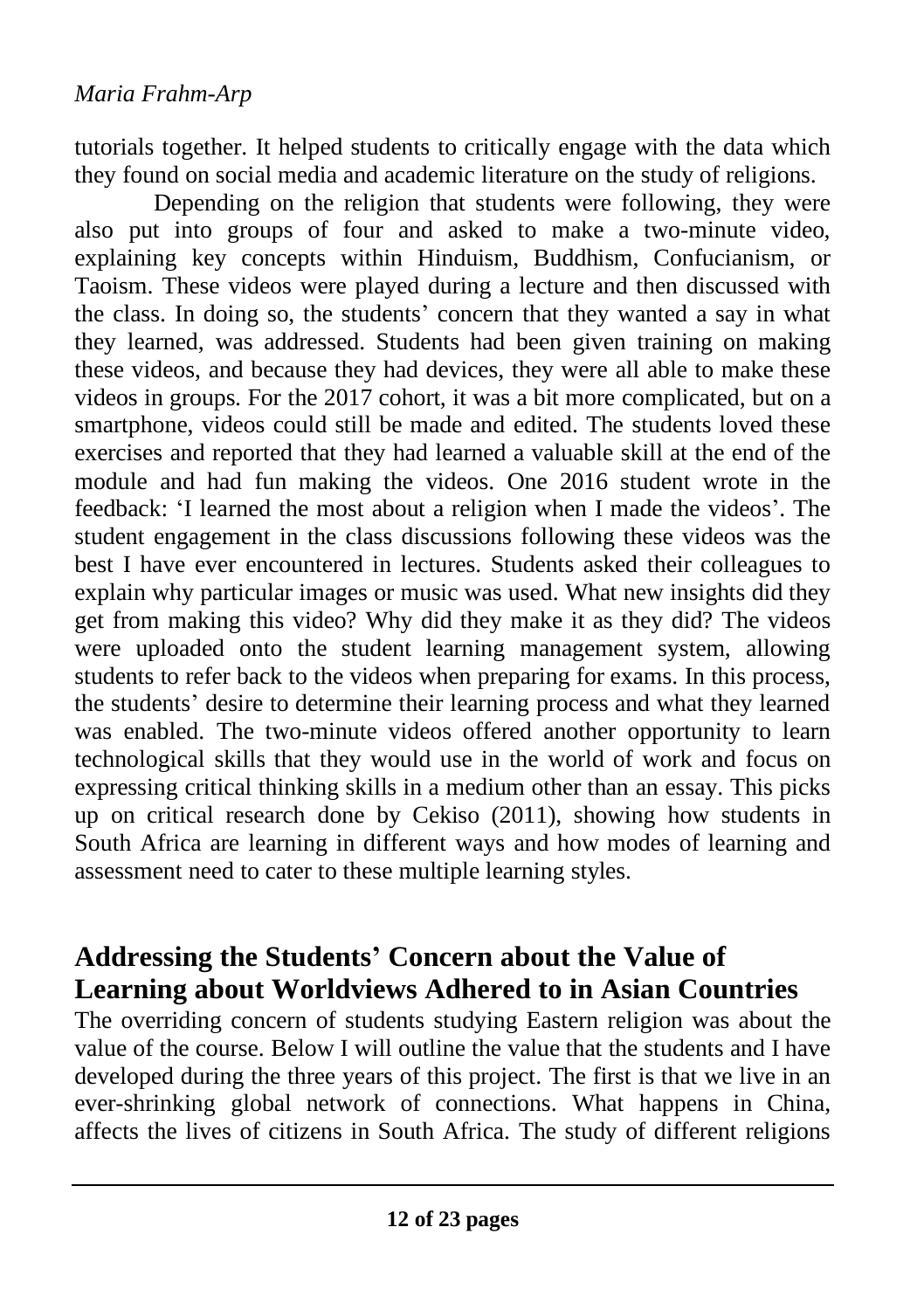from an anthropological, political, development studies, economic, marketing, and sociological perspective is key to helping global citizens in understanding the contemporary context in which they live and the interconnectedness of systems of thought, economies, and political regimes (Kong 2015). In 2010, Merrill, Taylor, and Poole argued that an understanding of India and China, their cultures, and worldviews, is essential for people entering the world of work, as the future economic-political landscape will be dominated by these countries (Merrill, Taylor, & Poole 2010:1-4). In the 4IR, this is proving to be even more important (Bhalla 2021).

When we study religions without privileging one over another, and with an empathetic approach that aims to represent each religion accurately, then, as Fort (2006:157) puts it, we create a space that values reason and inquiry into 'claims of authority, intrinsic power and ahistorical truth'. This was the second value we identified. The study of religions is valuable because, as Chidester (2018a:42) argues, an important part of being human, much like music, politics, and economics, is engaging with religious practices, ideas, and worldviews. In the study of religions, we become aware of how much religions and the 'objective truths' they claim to hold, are a product of time, place, culture, social interactions, and a few grand narratives of universal truth. The study of religions exposes us to how much of the things we might take as 'a given' are created. Religions or worldviews are so complex, heterogeneous, and varied that they offer us 'new possibilities for understanding a diverse array of powerful discourses, practices and social formations' (Chidester 2018a:42). Decolonization highlights the need to explore, examine, and explain the world and societies from multiple diverse theories, positions, and knowledge systems. The study of Asian religions offers a powerful lens through which to do just this. This is, of course, valuable if we see the study of religion as helping us to live more empathetically and informed in a multi-cultural globalizing world (Everington, quoted in Alberts 2010:278). When hearing the voices of people who practice and study these religions, we can engage to some degree in the decolonial project, when we do not solely study Asian religions through the production of the body of knowledge about Asian/Eastern religions, developed by Western scholars (Van Klinken 2019).

The third is that the study of different worldviews enables us to critically reflect on the situatedness of our own historical, cultural, and knowledge system, on how we see the world and make sense of it. Religions,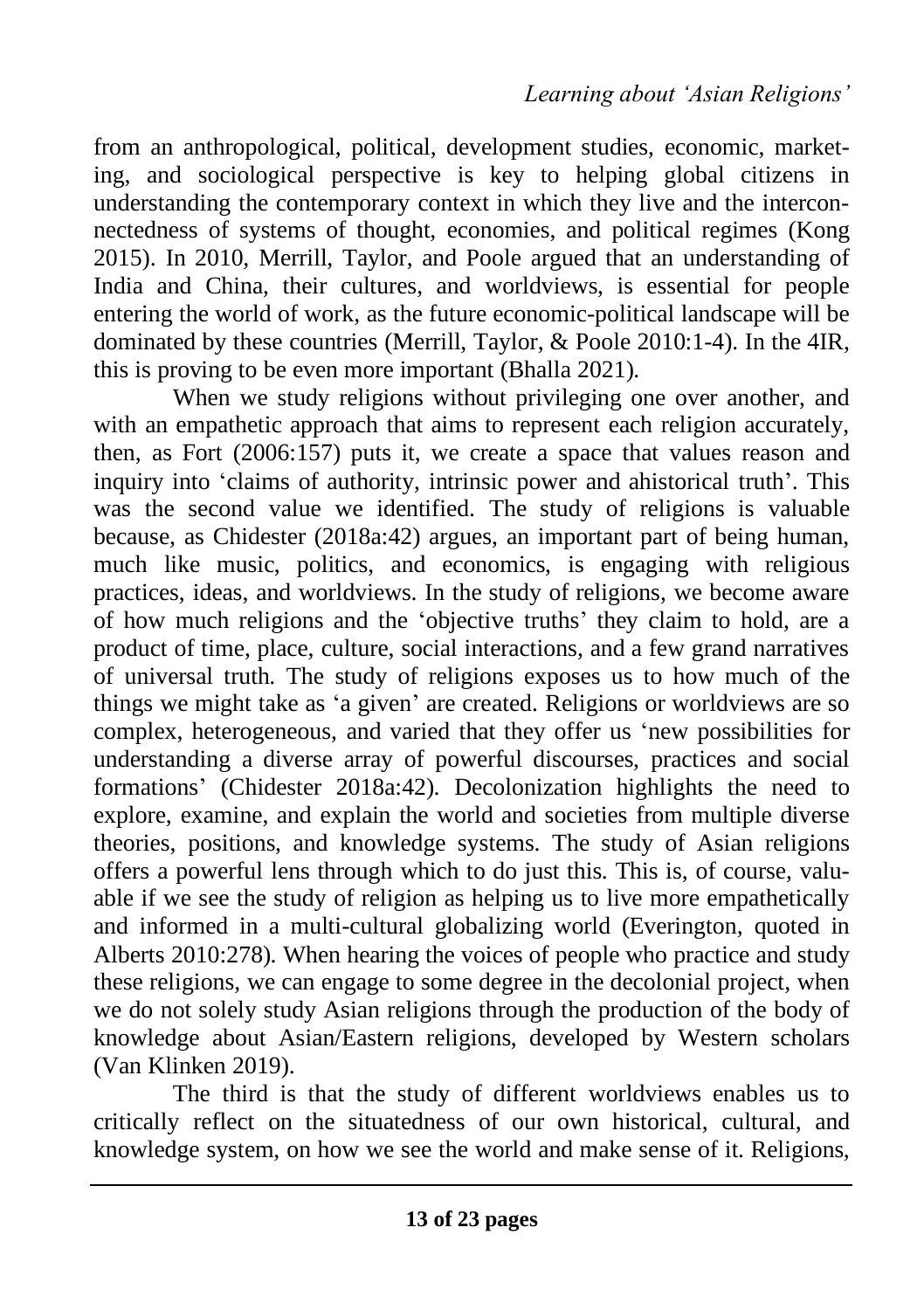for most adherents, offer unique technologies of shaping the self, as Foucault (1972) argued. By studying the various worldviews, and social and cultural practices of religions, we can examine the Foucauldian questions of the creations of the self. Undergraduate students are on the whole studying, at a time in their lives when they are trying to establish their sense of self. By studying the technologies of shaping the self, offered by various religions, students are given a unique space to think critically about their selfhood, thus enabling the university space to be a place of *Ausbildung* and technical training. *Ausbildung* is understood here as training and personal development, central to the Humboldtian university system of the last two centuries.

This reflexive practice is not easy, and I attempted to enable students to become reflexive through the 300-word reports which they wrote each week, and which were then shared in the tutorial classes. These reports were based on or shaped around a variety of questions. At the beginning of the term, I began with 'simpler' questions such as, 'As you engaged in this week's online session, what did you learn from the leader or group that you can use in your life?' This particular question set the tone for not othering the religion being engaged with, but rather seeing yourself in and through the religion. Over the term, the questions guiding the reports were scaffolded to more complex questions such as, 'Explain how the leader or group you are studying, engages with materiality in their religious practice'. The reports that students wrote were then discussed each week in the tutorials, making the tutorial spaces a place of dialogue and inclusivity in which we discussed the various forms and shapes of religion that we were experiencing.

Having outlined what I did and the module's perceived value, I now reflect on how successful this was.

### **Reflecting on Achieving the Learning Outcomes**

In this section, I reflect on the five key learning outcomes which were determined by the students when they shared what and how they wanted to learn, in the questionnaires I gave them at the beginning of the module. The first was to create a space in which students could learn key technological competencies, including engaging with social media and how to use technology to share and co-produce information. Short videos were chosen as the technological medium to communicate knowledge because short videos will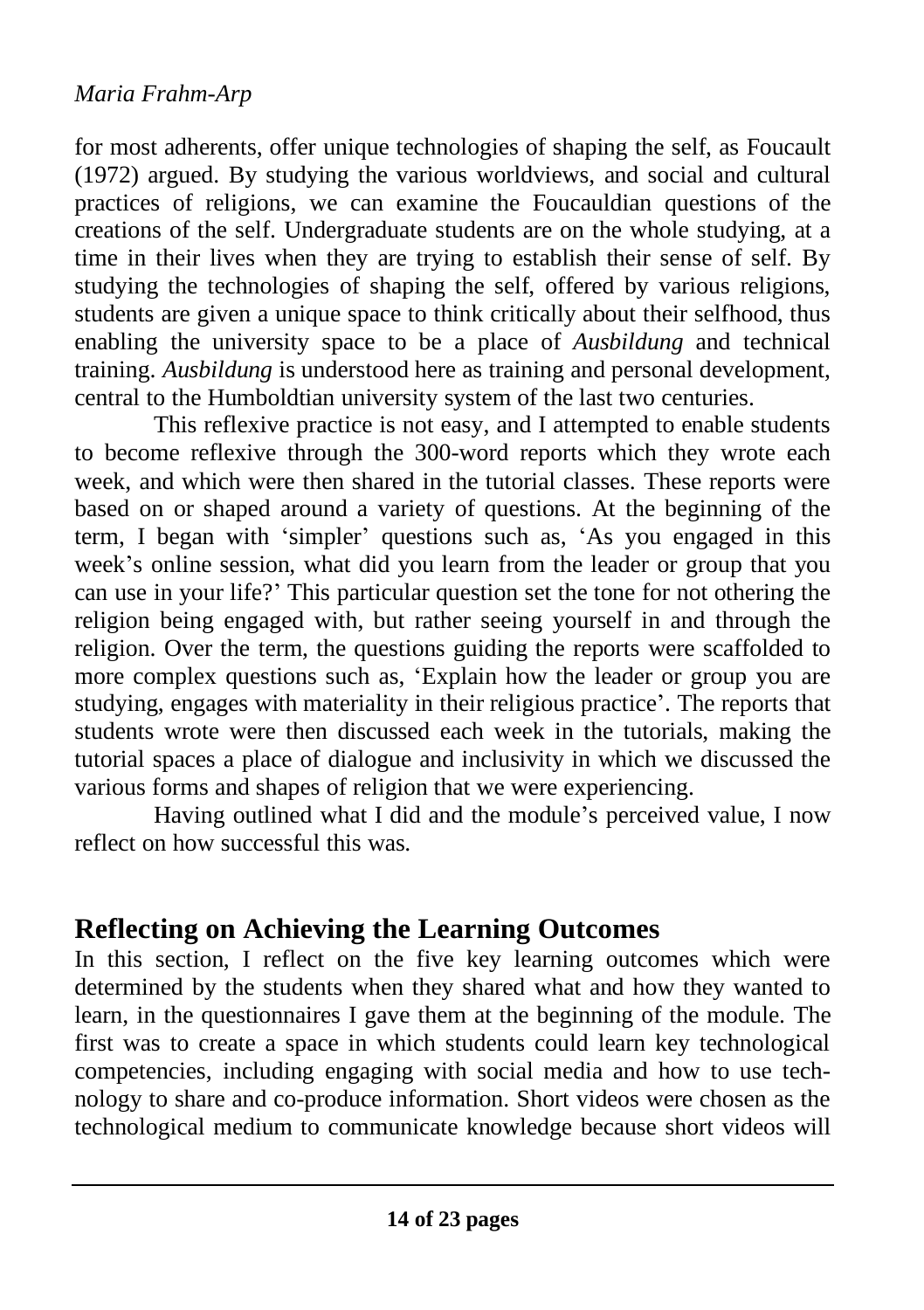replace PowerPoint in the future world of work (Morgan 2011). The second learning outcome enabled students to become co-producers of knowledge and not passive consumers of knowledge. Linked to this was the third outcome, which aimed to enable students to share information, moving the dissemination of knowledge out of the hands of the one lecturer and into the hands of the cohort of students. In this way, the students also had a say in what they were learning and sharing with their colleagues. The students guided the learning space with the lecturer as a coordinator, rather than a director or dictator of the learning process, addressing an important concern of the students. The fourth learning outcome was that students have demonstrated that they had developed an understanding of different worldviews and meaningmaking systems. The final learning outcome was that students could reflect on their personal meaning-making systems and worldviews. In this last section, I reflect on the learning outcomes and lessons that we have obtained in the process.

### *Technical Skills*

The scaffolded approach (Vygotsky 1978) applied in teaching the technical skills of using a device to the level required for this course, proved helpful as some students had quite advanced skills while others had minimal skills. By allowing students to join only the tutorials they needed, they were not frustrated, feeling that they were wasting time. The facilitator of the tutorials was able to give students individualized attention, going at the students' pace. Feedback of the students in 2015 and 2016 – the two cohorts that received tablet devices – highlighted how important it was for students to have a personal device which they could use all the time and 'play' with at home. They felt that if they only had a device while on campus, they would not have developed the competencies needed to excel in this module. The students in the 2017 cohort who did not get devices as there was no further DHET funding, could do all the exercises on their smartphones and the university computers, but stated that they would have found the work more manageable if they had had their own devices. In the evaluations at the end of the year, 87.4 percent of the students reported that learning new technical skills was one of the most valuable things they obtained in this class. In the 2015 student cohort, 83 percent of students did not have their own tablet or laptop, and in the 2016 cohort, 81 percent of the students did not have their own tablet or laptop. In 2017, all the students had a smartphone, but only 73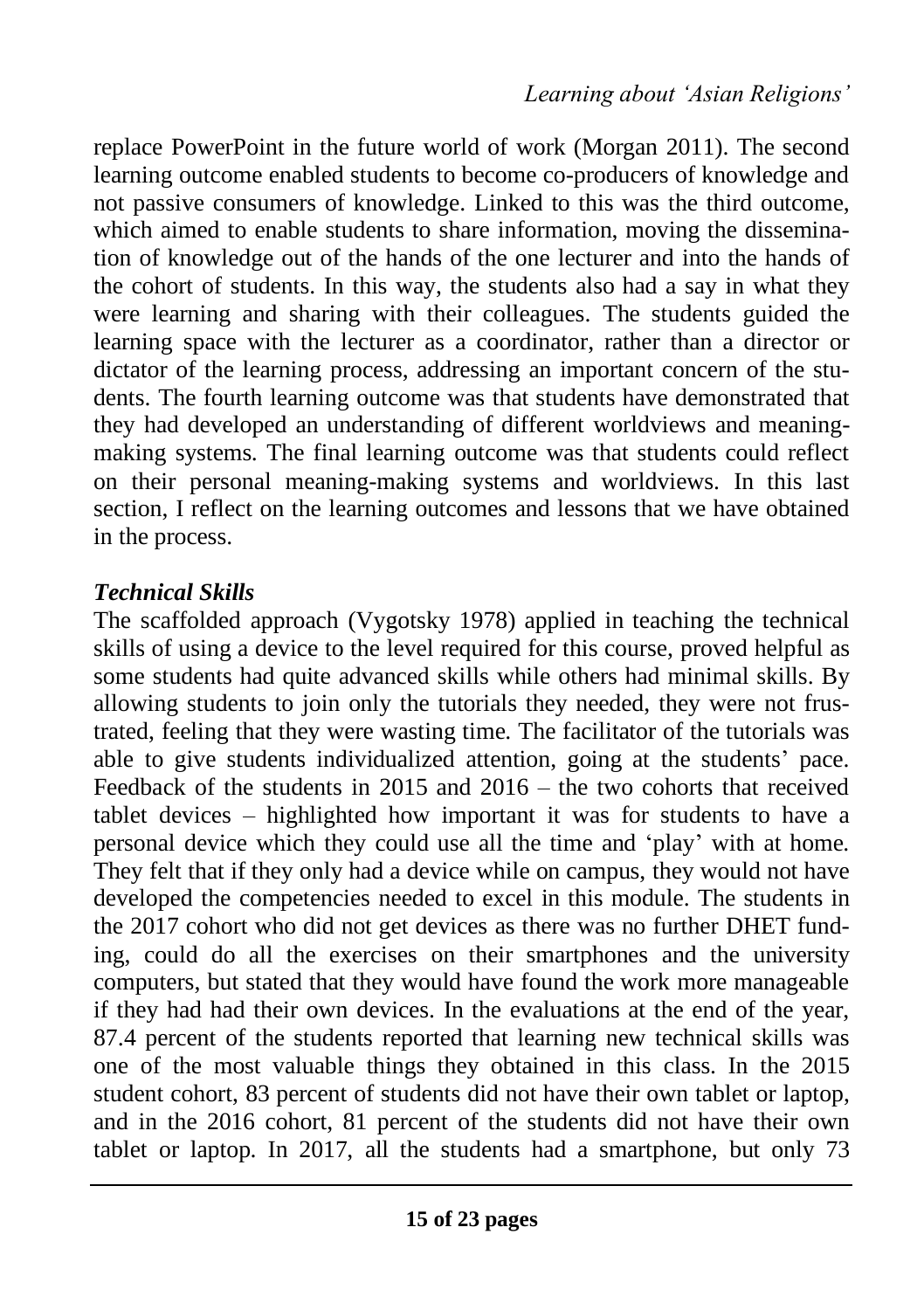percent had access to laptops, tablets, or computers at home. Social justice within teaching and using technology for learning remains an ongoing area of concern within South African higher education, particularly in light of the ever increasing digital divide.

#### *Co-Production of Knowledge*

As students learned the skills to engage with social media and used it as a source of data collection, they became co-producers of knowledge, sharing what they learned with their colleagues in tutorials. Students generally found that they could easily follow a religious group or leader online, although they did not always find it easy to find a guru or group communicating in English. In their questionnaire feedback on their experience, 78 percent of the students reported finding this exercise exciting and engaging because they felt that they were experiencing how a religion was practiced. They also reported finding it interesting to hear from their colleagues about their experiences of the other religious groups, but that it was a lot of work to report back every week on what they have observed in the postings of their group about a religious leader. For many students, the idea that they were actively researching and producing knowledge was empowering and exciting. While the students were acquiring knowledge about different religions, it was not always easy to remind them that 'scholarly interventions at once re-present and conceal religions as experienced and lived' (Kong 2015:101). Many students reported that they enjoyed the tutorials because they felt they had something to contribute. Other students criticized the module because the workload was (too) intense, and if they missed two weeks, it was challenging to catch up as there were no notes for the tutorials, and tutorials did not just summarize the lectures. Yet, several students commented that they enjoyed these tutorials because it was not just a summary of the lectures. Conversely, some students did not appreciate the fact that the tutorials covered different material to what was discussed in lectures because they said it made the module intense and complex, especially if they missed a session.

### *Participating in Knowledge Sharing*

Co-sharing of knowledge was central to the pedagogy that was used, while the technological skills that students learned in making two-minute videos to share with their colleagues, created an informative, engaging, and creative format through which students shared their knowledge. As Foucault (1972)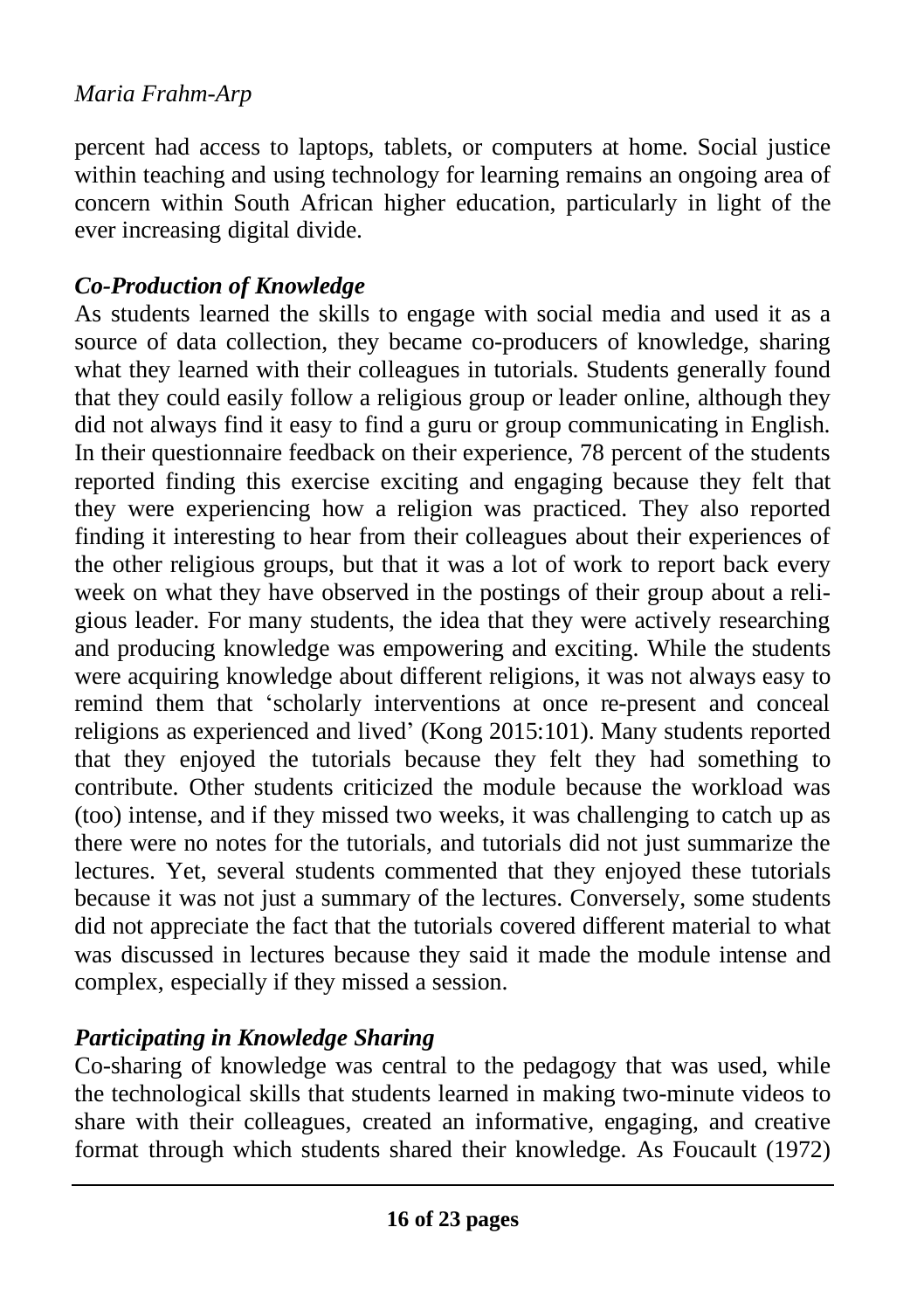has shown, knowledge production and consumption are laced with multiple power forms. A social constructivist pedagogy, together with social justice pedagogies, actively aim to recognize and minimize negative power dynamics that silence and oppress students and encourage positive engagements that empower all learners. Students found this exercise challenging, both on a technical and an academic level. They had to research an aspect of one of the religions which was practiced in Asia or the Asian diaspora and then present it as a two-minute video to their colleagues. While it was challenging for the students, the videos were also very popular, and class attendance was on average about 86 percent each week. Not only were students attending class, they were also actively engaged in lessons. Brüssow and Wilkinson (2010: 375) argue that engaged learning supports 'the underprepared student and even makes a more significant contribution to these students'. While this is an engaging way for students to learn, it does require the lecturer to ensure that the information which students are sharing is factually correct, and at times some corrections had to be made to the content. This needed to be dealt with sensitively and constructively, not shaming or diminishing students in front of their colleagues. Criticism from some students was that they needed to attend class to fully understand the readings assigned, and the videos made by their colleagues. This reflects how the module demanded a different engagement from students compared to other modules in their degree. While the workload was intense, the module did conform to the notional hours set for a second-year module.

### *Understanding of Different Worldviews/Meaning-Making Systems and the Value of Studying It*

In 2015, I first tried to address the value of studying Asian religions, but my answers were not well formulated. In the feedback at the end of the module, students reported being unsure of the module's value. In subsequent years, I discussed the module's academic and personal value with students and whether different learning activities and content were valuable. With the input of students, we came up with the module's value as outlined earlier. This exercise showed the importance of working with the students to determine the module's value that addressed both the lecturer's ideas and the students' perspective. The agreed-upon value propositions of the module guided the content that was taught.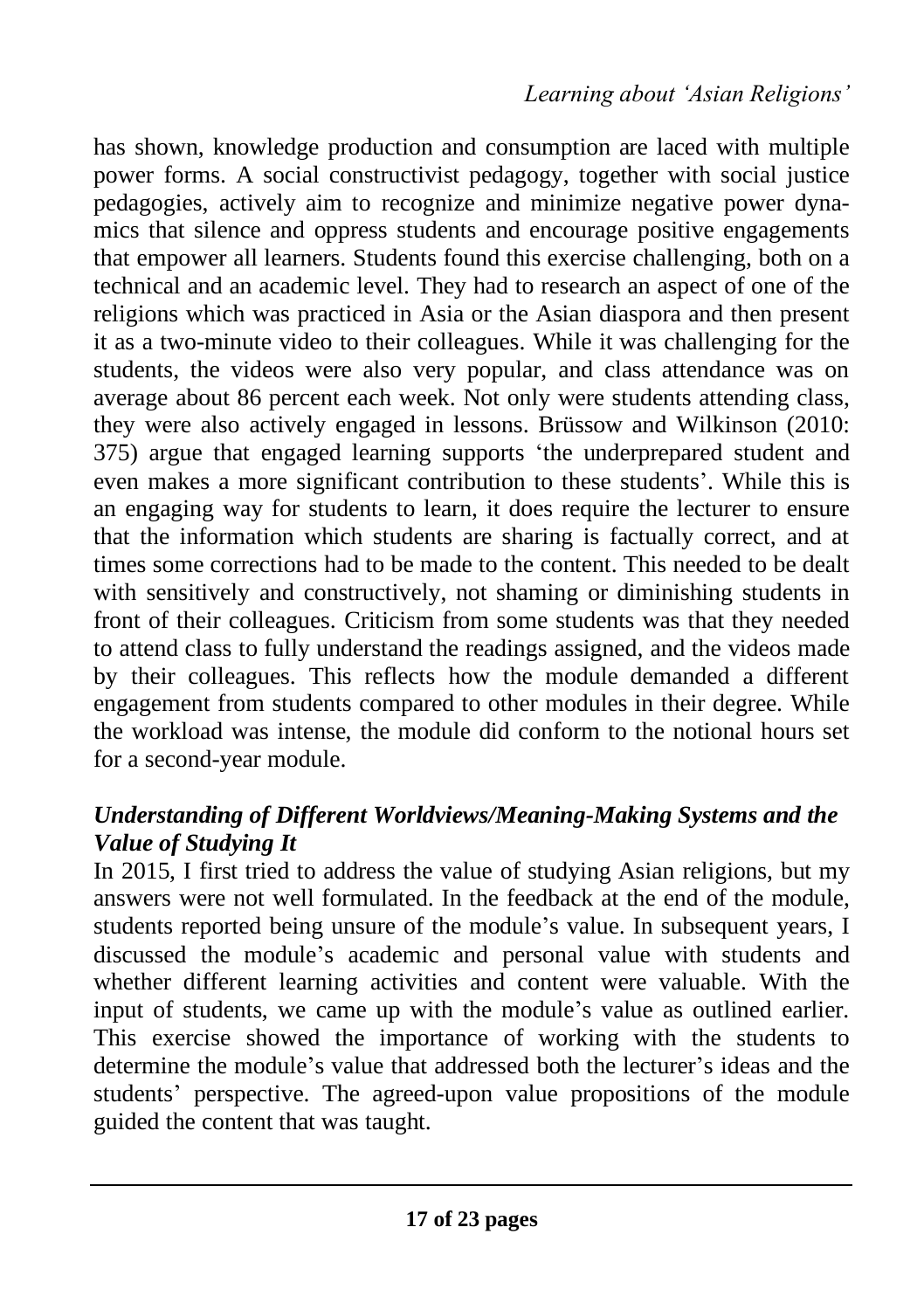At the end of 2017, the students commented on how they felt the module had developed them as people and gave them an awareness of and insight into a completely different way in which people make meaning of the world. In the feedback from the students, the overwhelming majority reported that they appreciated being able to follow a group or religious leader who was actively practicing a religion. 'The group I followed made Hinduism come alive to me', said a student in the 2015 cohort. Another student commented that they had never thought there was a link between studying Eastern religion and world politics but, having followed a Buddhist (English speaking) group in Hong Kong, the student reported that he had learned about life in Hong Kong and Buddhism at the same time. The drawback of this approach is that the South African students could only follow religious groups or leaders who posted in English. As a consequence, it was challenging to find Confucian groups.

### *A Reflection on Students' Own Personal Meaning-Making Systems and Worldviews*

Coupled with social constructivism, I worked with experiential and engaged learning as established by Kolb (1984). This approach empowers learners, meets them where they are, and involves them in the learning process (Krause 2005; Kuh et al. 2007; Wolf-Wendel et al. 2009:417; Lederman 2006:1). An important aspect of this process was using the tutorial sessions to help students reflect on their learning and how it impacted them. One student reported in 2017, 'I am starting to think differently about myself and what motivates me because of this course'. Some students even invited friends to audit the module because they were finding it so interesting. One student who was identified as auditing the course in the 2016 questionnaire said, 'This course is not recognized in my degree, but my friend invited me to come, and I learned more about myself in this module than in the others stuff I do'. Ho (1995) argues that in studying philosophical systems such as Buddhism, Confucianism, or Taoism, people can engage with meaning-making systems other than Western psychology to develop their self-understanding.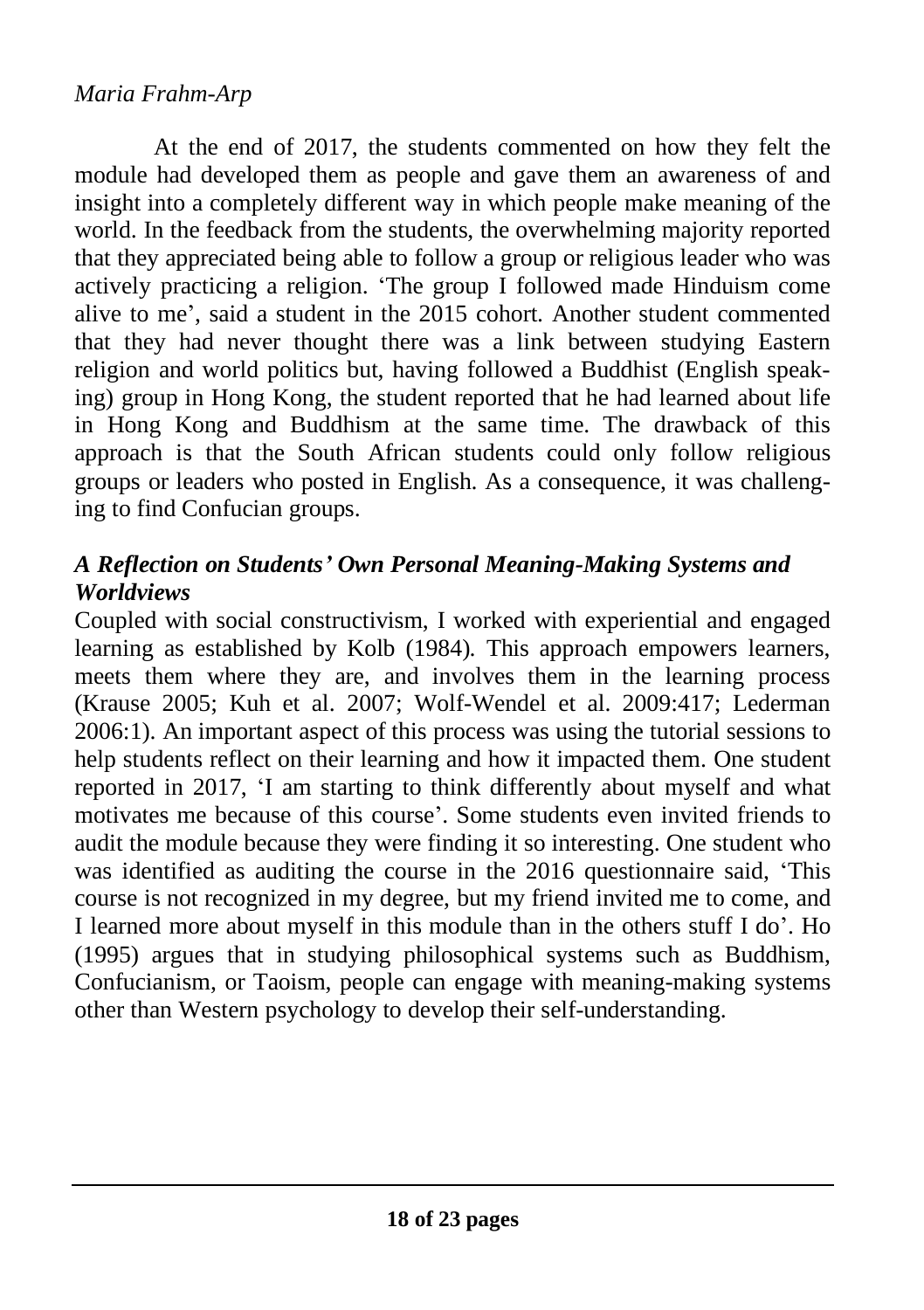## **Conclusion**

In the mid-2010s, three key dynamics have shocked higher education in South Africa: The #FEESMUSTFALL movement, the decolonization of academia, and the emergence of the 4IR. These three dynamics called for a radical and far-reaching change in the pedagogies, epistemologies, and technologies in the teaching of world religions. In this essay I argue that, by developing a pedagogical approach drawn from the intersections of social constructivist, experiential and engaged learning, and social justice pedagogies, a new way of teaching and learning can emerge in which students become co-producers of knowledge and are actively engaged in the selection and sharing of knowledge in a module. This can be done effectively when various technologies are used, so that students can learn critical thinking skills and the technological skills that are fundamental to life in the 4IR. By taking this approach, an epistemology of decolonial thinking can be employed in which the religions that originated in Asia are not studied solely through the lens of Western academics. It enables the students, the voices of the practitioners are heard, and scholars in the global south, such as the students studying these religions at a university in South Africa, become producers of knowledge about these religions and their contemporary practitioners.

### **References**

- Adams, M. 2007. Pedagogical frameworks for social justice education. In Adams, M., L.A. Bell, & P. Griffin (eds.): *Teaching for diversity and social justice.* London: Routledge.
- Alberts, W. 2010. The academic study of religions and integrative religious education in Europe. *British Journal of Religious Education* 32, 3: 275-290.
- Aina, T.A. 2010. Beyond reforms: The politics of higher education transformation in Africa. *African Studies Review* 53, 1: 21-40.
- Bhalla, M. 2021. Why India's complete economic disengagement from China is unrealistic. *The Print.* https://theprint.in/opinion/why-indiascomplete-economic-disengagement-from-china-is-unrealistic/ 646395/. (Accessed on June 14, 2021.)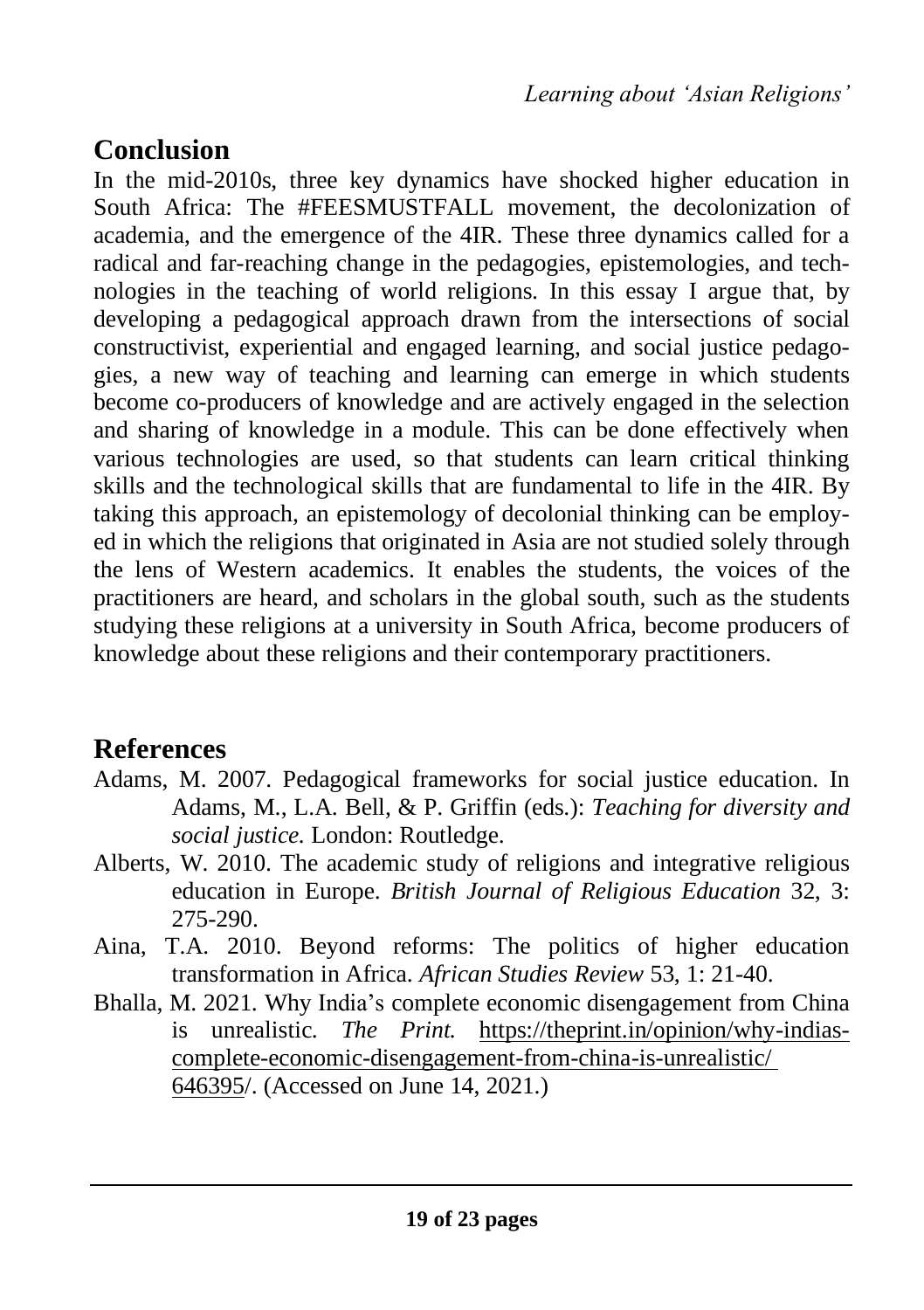- Bransford, J.D., A.L. Brown, & R.R. Cocking (eds.) 2000. *How people learn: Brain, mind, experience and school.* Washington D.C.: National Academy Press.
- Brüssow, S.M. &, A.C. Wilkinson 2010. Engaged learning: A pathway to better teaching. *South African Journal of Higher Education* 24, 3: 374-391.
- Cekiso, M.P. 2011. Profiling learning style preferences of first-year university students: Implications for course design and instruction. *South African Journal for Higher Education* 25, 7: 1298-1309.
- Chidester, D. 2003. Religion education in South Africa: Teaching and learning about religion, religions, and religious diversity. *British Journal of Religious Education* 25, 4: 261-278.
- Chidester, D. 2018a. World religions in the world. *Journal for the Study of Religion* 31, 1: 41-53.
- Chidester, D. 2018b. *Religion: Material dynamics*. Berkeley: University of California Press.
- De Gruchy, J.W. & M. Prozesky (eds.) 1991. *A Southern African guide to world religions*. Cape Town: David Philip Publishers.
- Denny, L. & C. Wepener 2021. Reimagining pedagogy for theological education at a South African university: An ethnographic exploration. *Verbum et Ecclesia* 42, 1. 10 pages. a2143. doi: https://doi.org/ 10.4102/ve.v42i1.2143
- Eliade, M. 1963. *Myth and reality*. New York: Harper and Row.
- Fort, A.O. 2006. Teaching liberal arts undergraduates about Hinduism amid theoretical and political contestation today. *Teaching Theology & Religion* 9, 3: 156-164.
- Foucault, P.-M. 1972. *The archaeology of knowledge*, Sheridan, A. (trans.). New York: Harper and Row.
- Freire, P. 1970. *Pedagogy of the oppressed*. New York: Continuum.
- Fuller, J. 2010. Teaching modern Hinduism. *Education about Asia* 15, 2: 42- 45.
- Galanek, J.D., D.C. Gierdowski, & D.C. Brooks 2018. *ECAR study of undergraduate students and information technology, 2018. Research report*. Louisville, CO: ECAR.
- Grosfoguel, R. 2013. The structure of knowledge in westernized universities: Epistemic racism/sexism and the four genocides/epistemicides of the long 16<sup>th</sup> century. *Human Architecture* 11, 1: 73-90.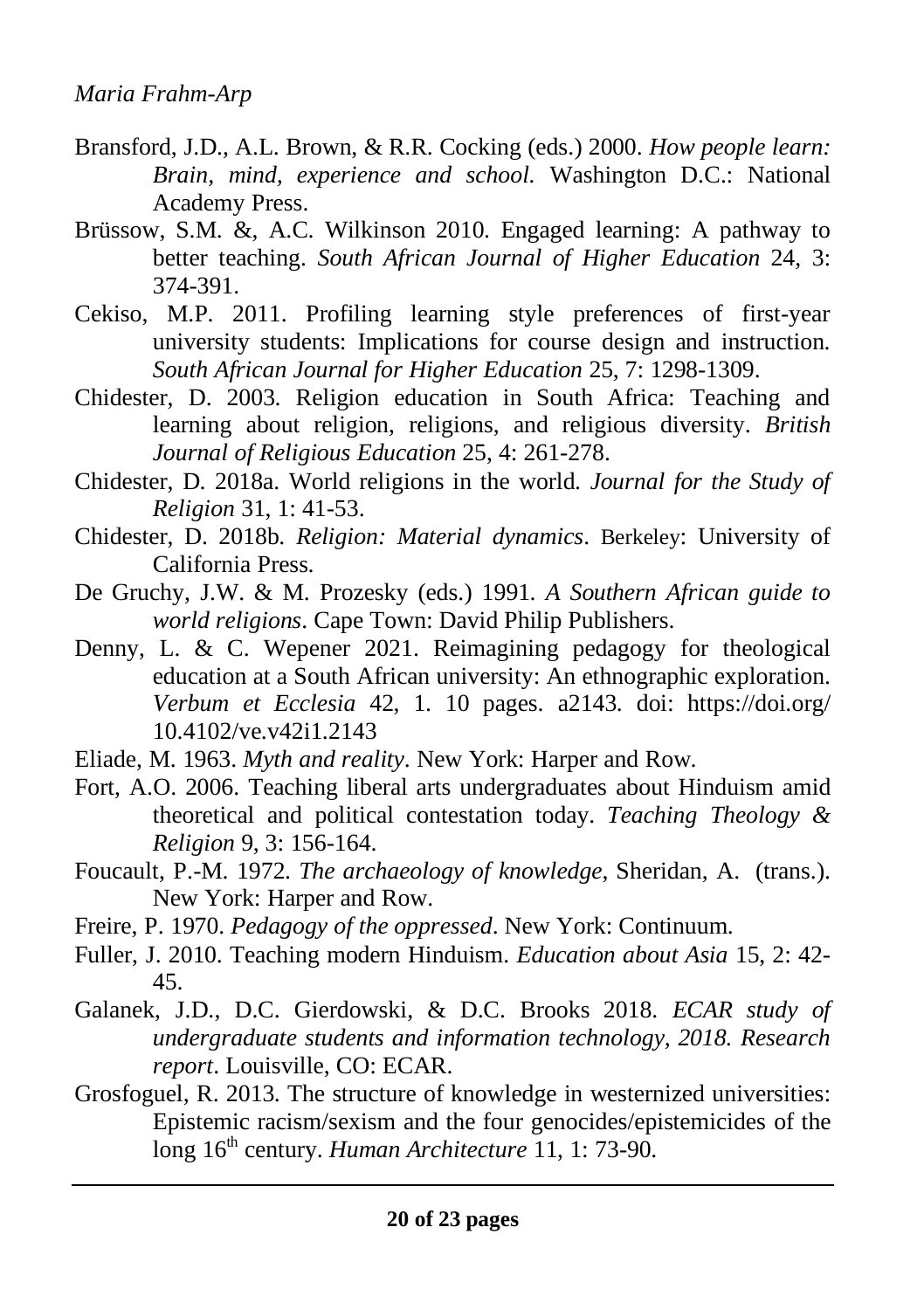- Ho, D.Y.F. 1995. Selfhood and identity in Confucianism, Taoism, Buddhism, and Hinduism: Contrasts with the West. *Journal for the Theory of Social Behaviour* 25, 2: 115-139.
- Kolb, D.A. 1984. *Experiential learning: Experience as the source of learning and development.* Englewood Cliffs, NJ: Prentice-Hall.
- Kong, L. 2015. Disrupting 'Asian religious studies': Knowledge (re) production and the co-construction of religion in Singapore. *De-Orienting Religious Studies: Four Genealogies of the Study of Religions in Modern Asia* 62, 1: 100-118.
- Krause, K. 2005. Engaged, inert or otherwise occupied? Deconstructing the twenty-first century undergraduate student. Keynote paper read at the James Cook University Symposium, 'Sharing scholarship in learning and teaching: Engaging students, held at the James Cook University, Townsville/Cairns, Queensland, September 21-22.
- Kuh, G.D., J. Kinzie, T. Cruce, R. Shoup, & R.M. Gonyea 2007. Connecting the dots: Multi-faceted analyses of the relationships between student engagement results from the NSSE, and the institutional practices and conditions that foster student success. Revised final report prepared for Lumina Foundation for Education. Available at: http://nsse.iub. edu/pdf/Connecting\_the\_Dots\_Report.pdf. (Accessed on October 2, 2014.)
- Lederman, D. 2006. 'Engagement' and the underprepared. *Inside Higher Ed*. Available at: http://insidehighered.com/news/2006/08/01/engage. (Accessed on October 6, 2014.)
- Mayhew, M.J., & S.D. Fernández 2007. Pedagogical practices that contribute to social justice outcomes. *The Review of Higher Education* 31, 1: 55-80.
- McArthur, J. 2010. Achieving social justice within and through higher education: The challenge for critical pedagogy. *Teaching in Higher Education* 15, 5: 493-504.
- Merrill, S., D. Taylor, & R. Poole (eds.) 2010. The dragon and the elephant: Understanding the development of innovation capacity in China and India. Washington: National Research Council of the National Academies.
- Mignolo, W. 2007. Delinking: The rhetoric of modernity, the logic of coloniality and the grammar of de-coloniality. *Cultural Studies* 21, 2: 449-514.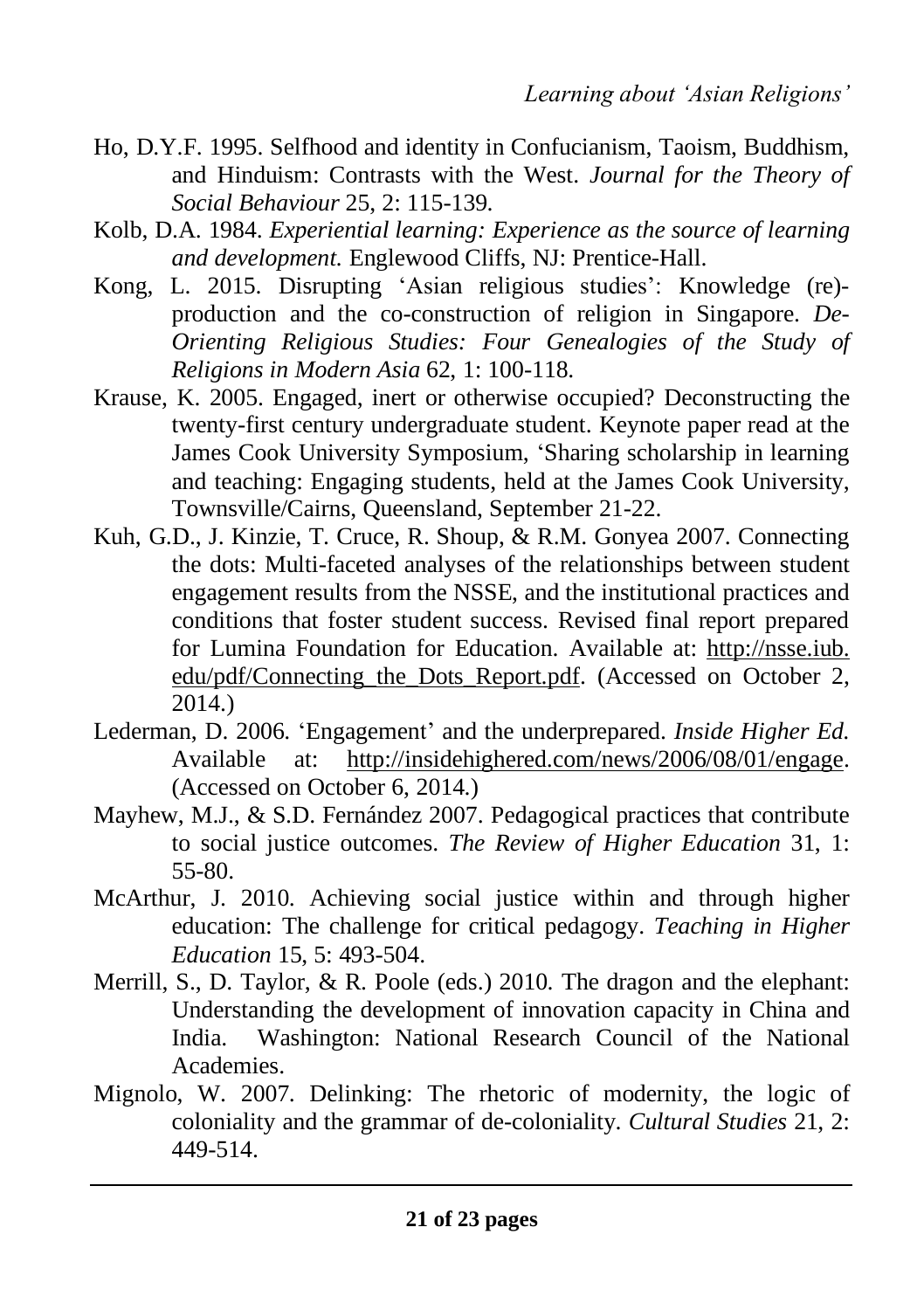- Mkhize, K. 2017. The violence of belonging. *The Black Scholar* 47, 2: 22-34.
- Morgan, N. 2011. 10 things to do instead of PowerPoint. https://www.forbes. com/sites/nickmorgan/2011/06/13/10-things-to-do-instead-of-powerpoint/?sh=3bbe2e5d686f. (Accessed on June 14, 2021.)
- Nairn, R. 2001. *Diamond mind: A psychology of meditation*. Boston: Shambhala.
- Otto, R. 1923. *The idea of the holy*. Oxford: Oxford University Press.
- Prozesky, G., & J. De Gruchy (eds.) 1995. *Living faiths in South Africa*. London: Hurst.
- Prozesky, M. 2019. *Honest to goodness: An ethical and spiritual Odyssey.* Eugene, OR: Resource Publications.
- Roux, C. 2007. Hermeneutics and religion teaching and learning in the context of social constructivism. *Scriptura* 96: 469-485.
- Sen, A.P. 2021. Introduction to the special issue on Hinduism: Historical perspectives and contemporary developments. *Religions,* 12. 5 pages. doi: https://doi.org/10.3390/rel12020085
- Smart, N. 1960. *World religions: A dialogue*. Baltimore: Penguin Random House.
- Strijdom, J.M. 2018. 'Senses': Assessing a key term in David Chidester's analysis of religion. *Journal for the Study of Religion* 31, 2: 161-179.
- Taylor, M. (ed.) 1998. Critical terms for religious studies. Chicago: Chicago University Press.
- Tayob, A. 2018. Decolonizing the study of religions. *Journal for the Study of Religion* 31, 2: 7-35.
- Tett, G. 2021. *Anthro-vision*. London: Simon & Schuster.
- Tett, G. n.d. Start the week. Available at: https://www.bbc.co.uk/sounds/play/ m000w4nb. (Accessed on May 18, 2021.)
- Van Klinken, A. 2019. Studying religion in the pluraversity: Decolonial perspectives. *Religion* 50, 1: 148-155. doi: https://doi.org/10.1080/ 0048721X.2019.1681108
- Vygotsky, L.S. 1978. *Mind in society: The development of higher psychological processes*. Cambridge, MA: Harvard University Press.
- Wolf-Wendel, L., K. Ward, & J. Kinzie 2009. A tangled web of terms: The overlap and unique contribution of involvement, engagement, and integration to understanding college student success. *Journal of College Student Development* 50, 4: 407-428.